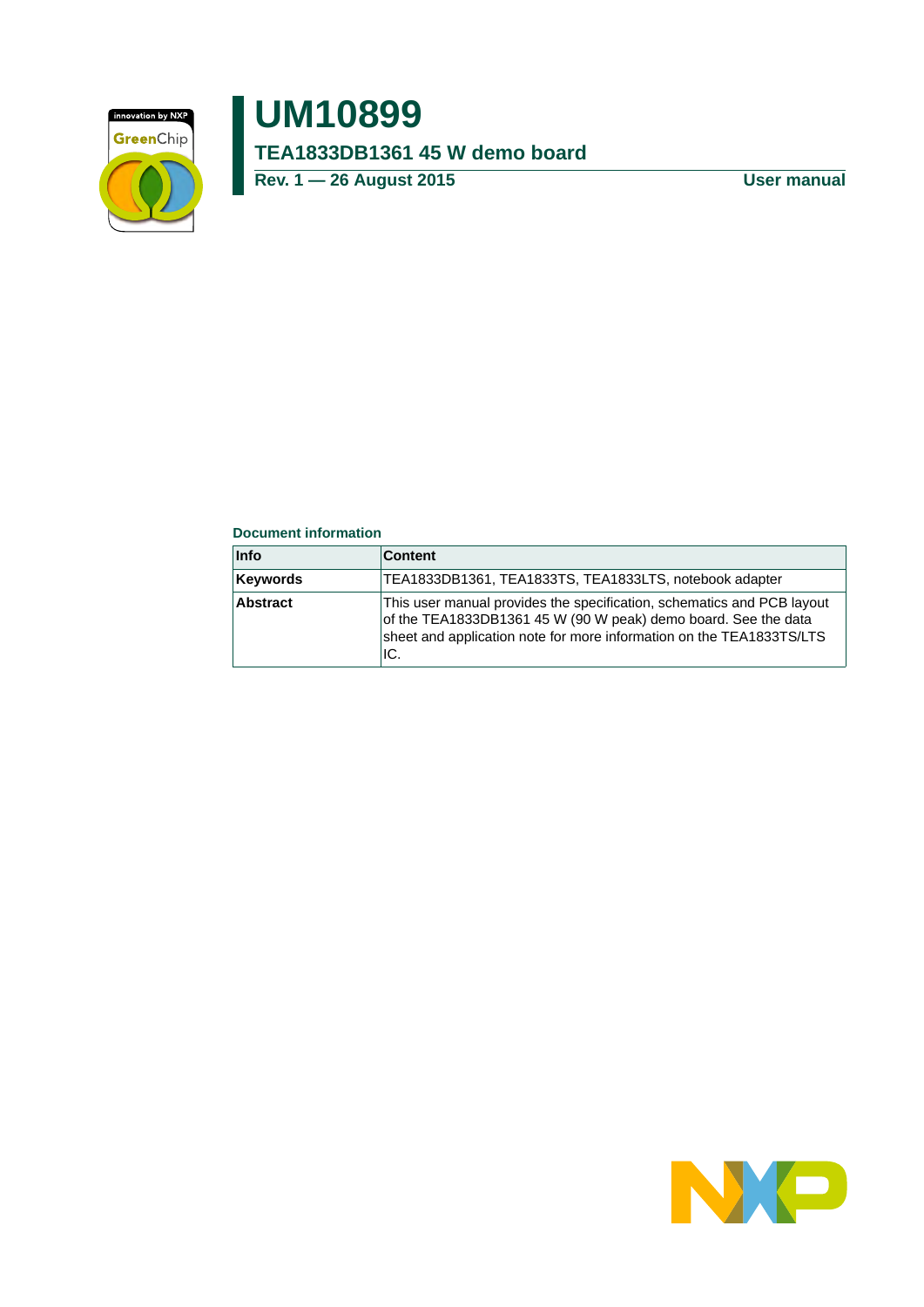#### **Revision history**

| Rev | <b>Date</b>  | Description<br>$\mathbf{D}$   |
|-----|--------------|-------------------------------|
| V.1 | 50826<br>201 | $\cdot$<br><b>ISSUE</b><br>ŤΗ |

## **Contact information**

For more information, please visit: **http://www.nxp.com**

For sales office addresses, please send an email to: **salesaddresses@nxp.com**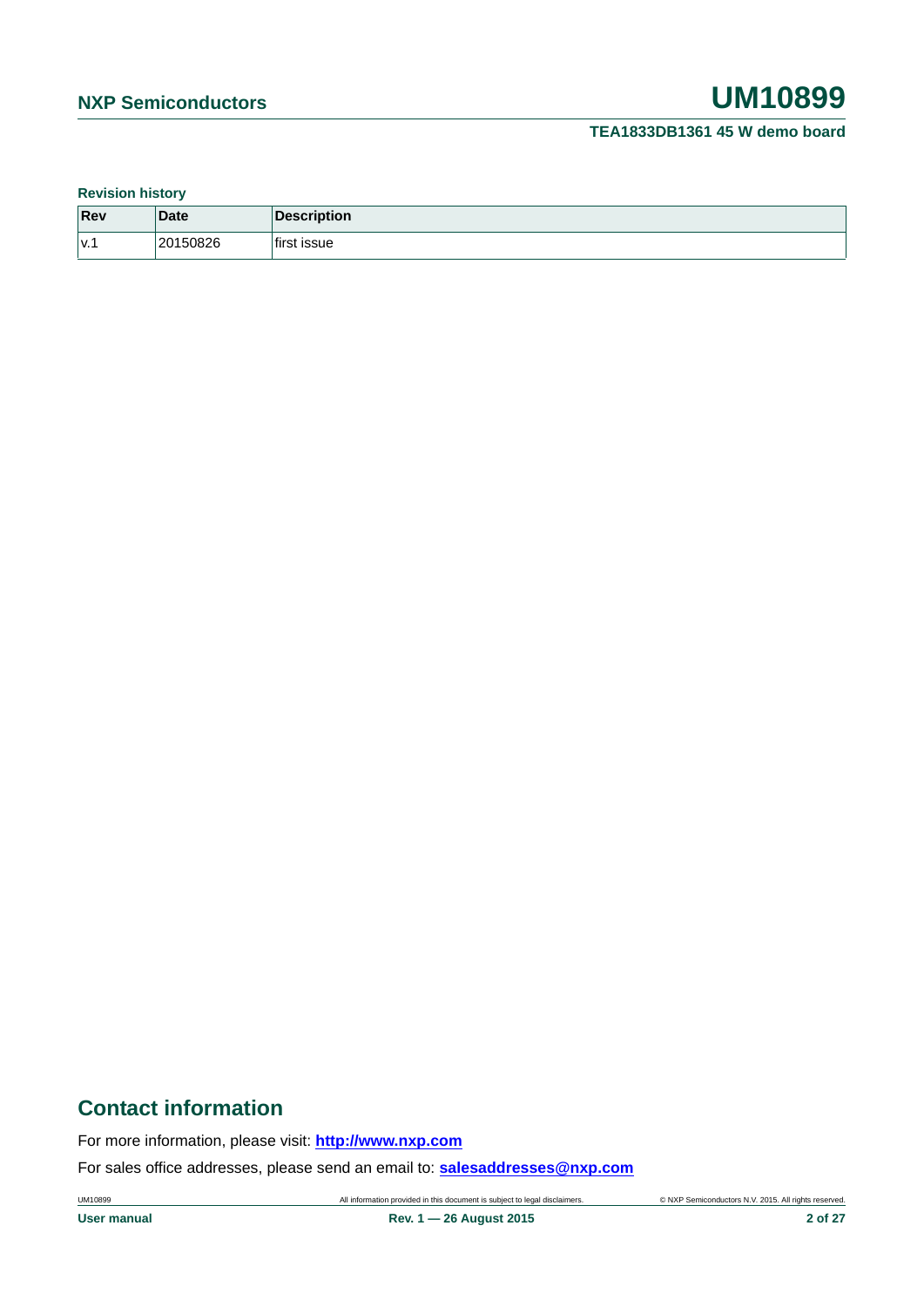## <span id="page-2-0"></span>**1. Introduction**

#### **WARNING**

**Lethal voltage and fire ignition hazard**



The non-insulated high voltages that are present when operating this product, constitute a risk of electric shock, personal injury, death and/or ignition of fire.

This product is intended for evaluation purposes only. It shall be operated in a designated test area by personnel qualified according to local requirements and labor laws to work with non-insulated mains voltages and high-voltage circuits. This product shall never be operated unattended.

The TEA1833DB1361 demo board demonstrates the capabilities of the low-cost 6-pin TEA1833TS/LTS Switched-Mode Power Supply (SMPS) controller. This user manual describes the specification, the schematics, and the PCB layout of the TEA1833DB1361 45 W demo board. See the data sheet and application note for more information on the TEA1833TS/LTS IC.

**Remark:** Unless otherwise specified, all values are typical values.

## <span id="page-2-1"></span>**1.1 Features**

- **•** Low no-load power (< 55 mW at 230 V (AC), output still in regulation)
- **•** 200 % peak power
- **•** Universal mains supply operation
- **•** Low ripple and noise
- **•** Small form factor
- **•** Low-cost design
- **•** Frequency reduction at low load to improve efficiency
- **•** Efficiency DoE 2016 and COC 2014 compliant
- **•** EMI CISPR22 compliant
- **•** Brownin and brownout protection
- **•** Output OverVoltage Protection (OVP)
- **•** OverTemperature Protection (OTP)
- **•** OverPower Protection with high/low compensation
- **•** OverCurrent Protection (OCP)
- **•** Output Short Circuit Protection (OSCP)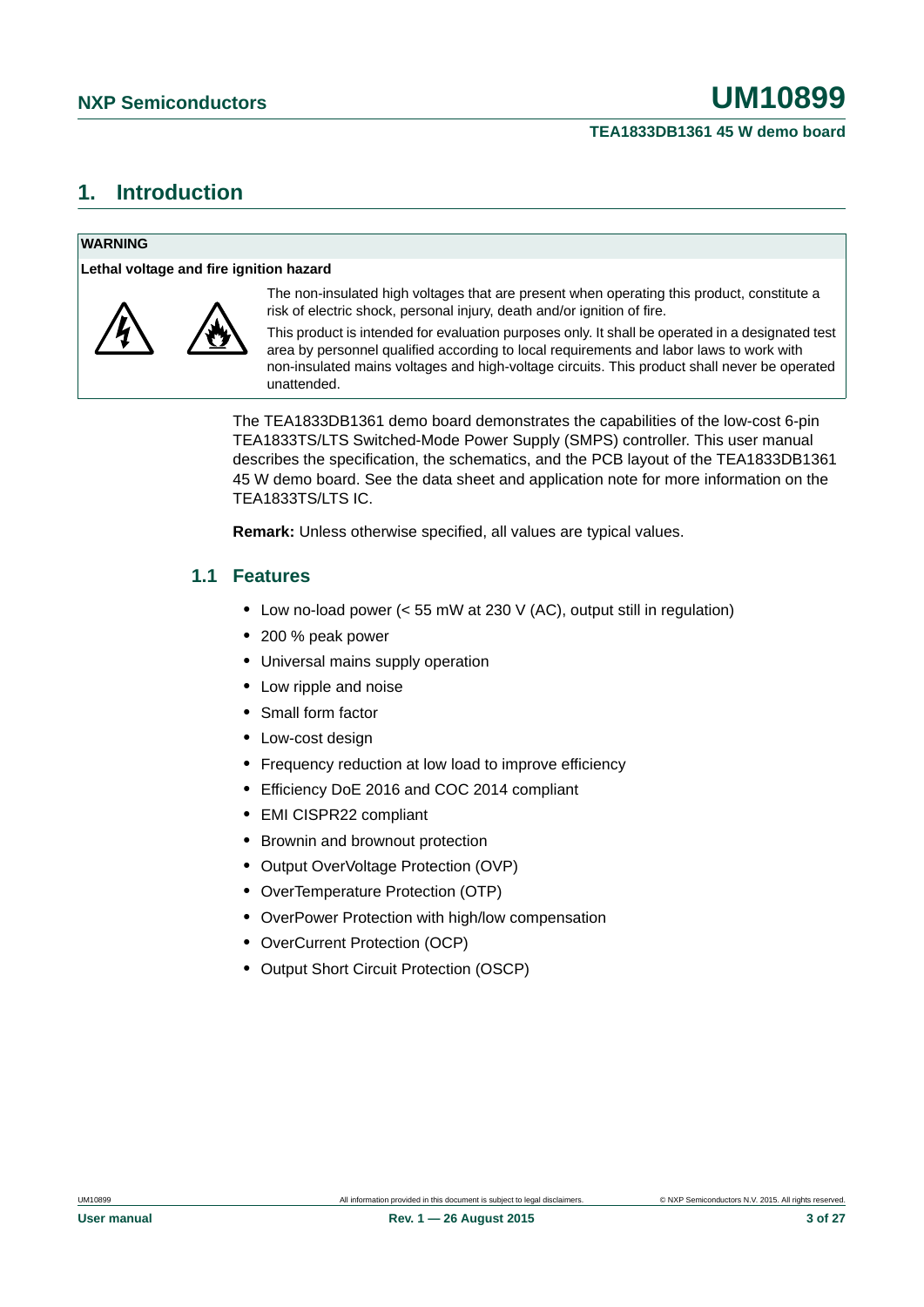## <span id="page-3-1"></span>**2. Safety warning**

The TEA1833DB1361 demo board input is connected to the mains voltage. Avoid touching the board while it is connected to the mains voltage and when it is in operation. An isolated housing is obligatory when used in uncontrolled, non-laboratory environments. Galvanic isolation from the mains phase using a fixed or variable transformer is always recommended. [Figure 1](#page-3-0) shows the symbols on how to recognize these devices.

<span id="page-3-0"></span>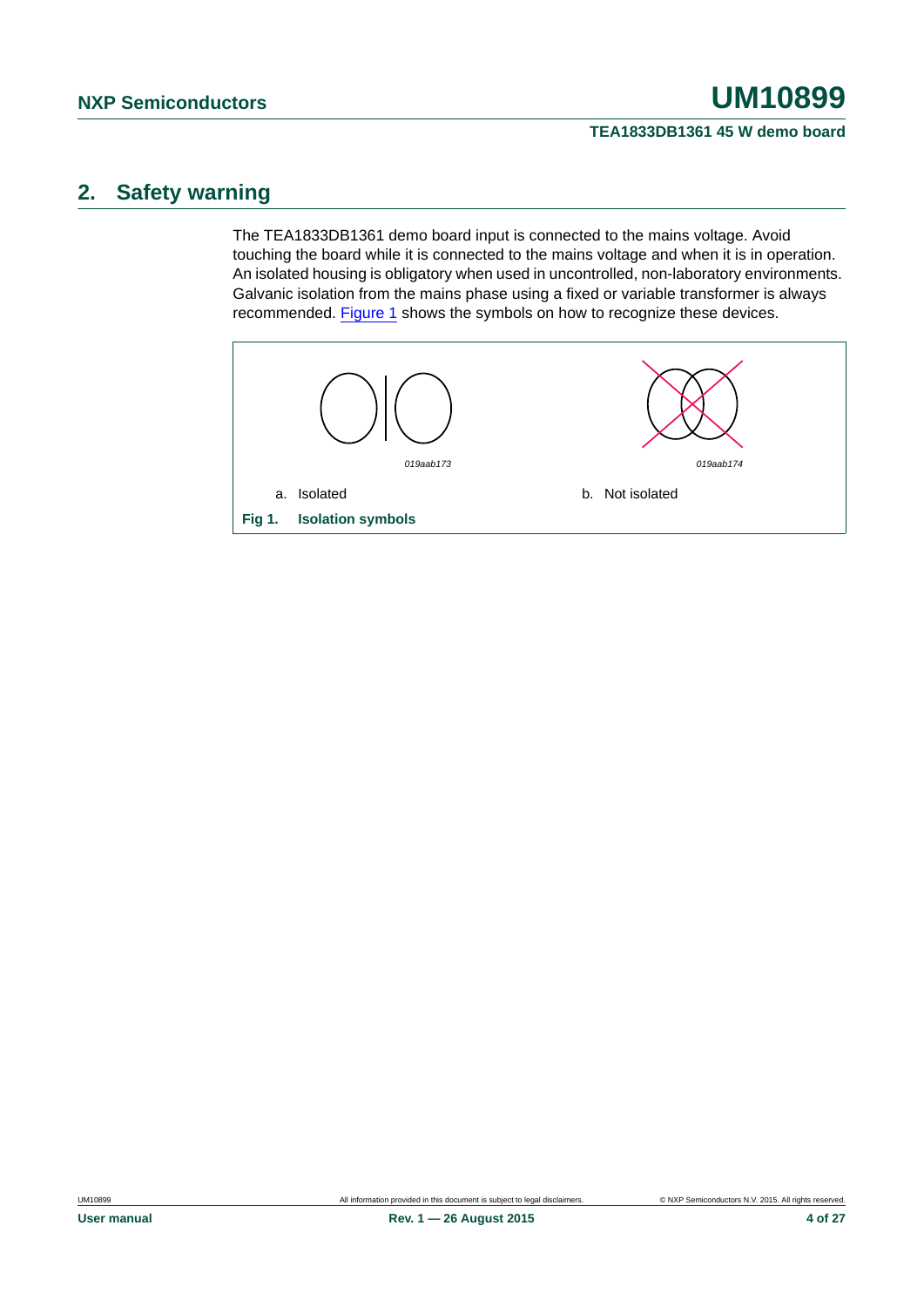# <span id="page-4-1"></span>**3. Power supply specification**

[Table 1](#page-4-0) lists the specification of the TEA1833DB1361 demo board.

#### <span id="page-4-0"></span>**Table 1. TEA1833DB1361 specifications**

| <b>Symbol</b>            | <b>Parameter</b>                                      | Value                                                                                                       |
|--------------------------|-------------------------------------------------------|-------------------------------------------------------------------------------------------------------------|
| $V_i$                    | input voltage                                         | 90 V to 264 V                                                                                               |
| $f_i$                    | input frequency                                       | 47 Hz to 64 Hz                                                                                              |
| $P_i$                    | input power                                           | < 55 mW; no-load                                                                                            |
| $V_{o}$                  | output voltage                                        | 19.5 V                                                                                                      |
| $V_{o(ripple)(p-p)}$     | ripple output voltage                                 | $<$ 150 mV (p-p); full load;<br>20 MHz bandwidth;<br>10 µF capacitor at end of cable                        |
| $P_{o(nom)}$             | nominal output power                                  | 45 W                                                                                                        |
| $P_{o (peak)}$           | peak output power                                     | > 90 W; 2 ms peak load during 50 %<br>continuous load; 100 V (AC); 50 Hz;<br>measured at end of cable       |
| $V_{o (peak)}$           | output voltage during peak load                       | > 18 V; 2 ms 200 % peak load during<br>50 % continuous load; 100 V (AC);<br>50 Hz; measured at end of cable |
| t <sub>holdup</sub>      | hold-up time                                          | > 5 ms; 115 V (AC); 60 Hz; full load                                                                        |
| t <sub>startup</sub>     | start-up time                                         | < 2 s; 115 V (AC); 60 Hz                                                                                    |
|                          |                                                       | < 3 s; 90 V (AC); 60 Hz                                                                                     |
| η                        | efficiency                                            | > 89 %; average; measured at end of<br>cable                                                                |
|                          |                                                       | > 88 %; at 10 % load                                                                                        |
|                          |                                                       | > 60 %; at 0.6 % load<br>$(= at 270$ mW load)                                                               |
| V <sub>line(reg)</sub>   | line voltage regulation                               | < 1 %; 90 V (AC) to 264 V (AC);<br>measured at the PCB                                                      |
| V <sub>load(reg)</sub>   | load voltage regulation                               | $<$ 1 %; no-load to full load (2.3 A);<br>measured at the PCB                                               |
| EMI                      | conducted EMI                                         | > 5 dB margin; according to CISPR22                                                                         |
| $P_{o(opp)}$             | OPP trigger level                                     | 55 W to 65 W; over full input voltage<br>range                                                              |
| $V_{O(ovp)}$             | overvoltage protection output<br>voltage              | < 24 V (DC)                                                                                                 |
| $V_{bi}$                 | brownin voltage                                       | 75 V (AC) to 85 V (AC)                                                                                      |
| $\rm V_{bo}$             | brownout voltage                                      | 65 V (AC) to 75 V (AC); over full load<br>range                                                             |
| $P_{i(shorted\_output)}$ | average input power at<br>continuously shorted output | $< 1 W$ ; 264 V (AC)                                                                                        |
| $T_{\text{otp}}$         | overtemperature protection<br>temperature             | 105 °C; ±5 °C; diode and NTC same<br>temperature                                                            |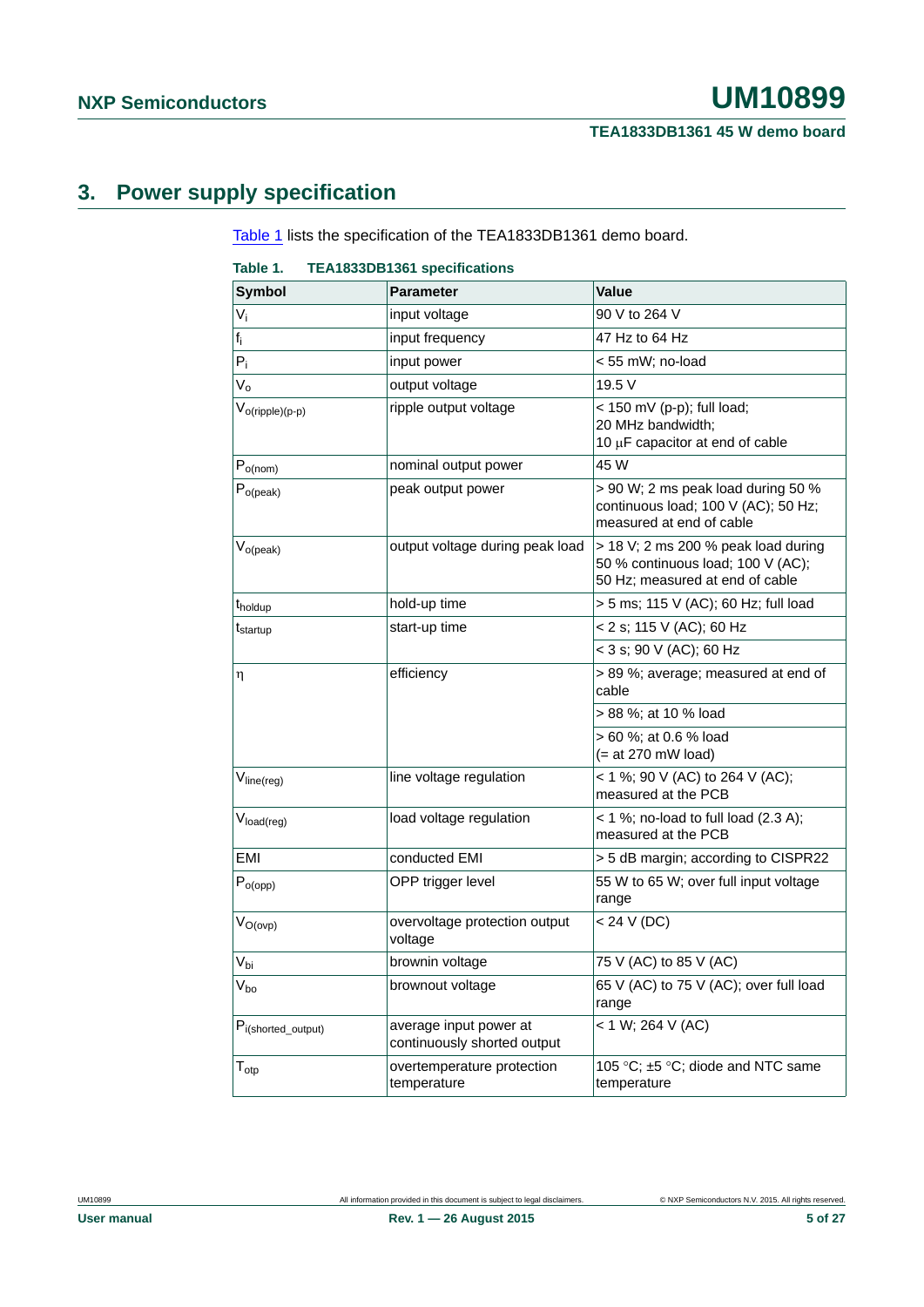**TEA1833DB1361 45 W demo board**

# <span id="page-5-0"></span>**4. Board photographs**

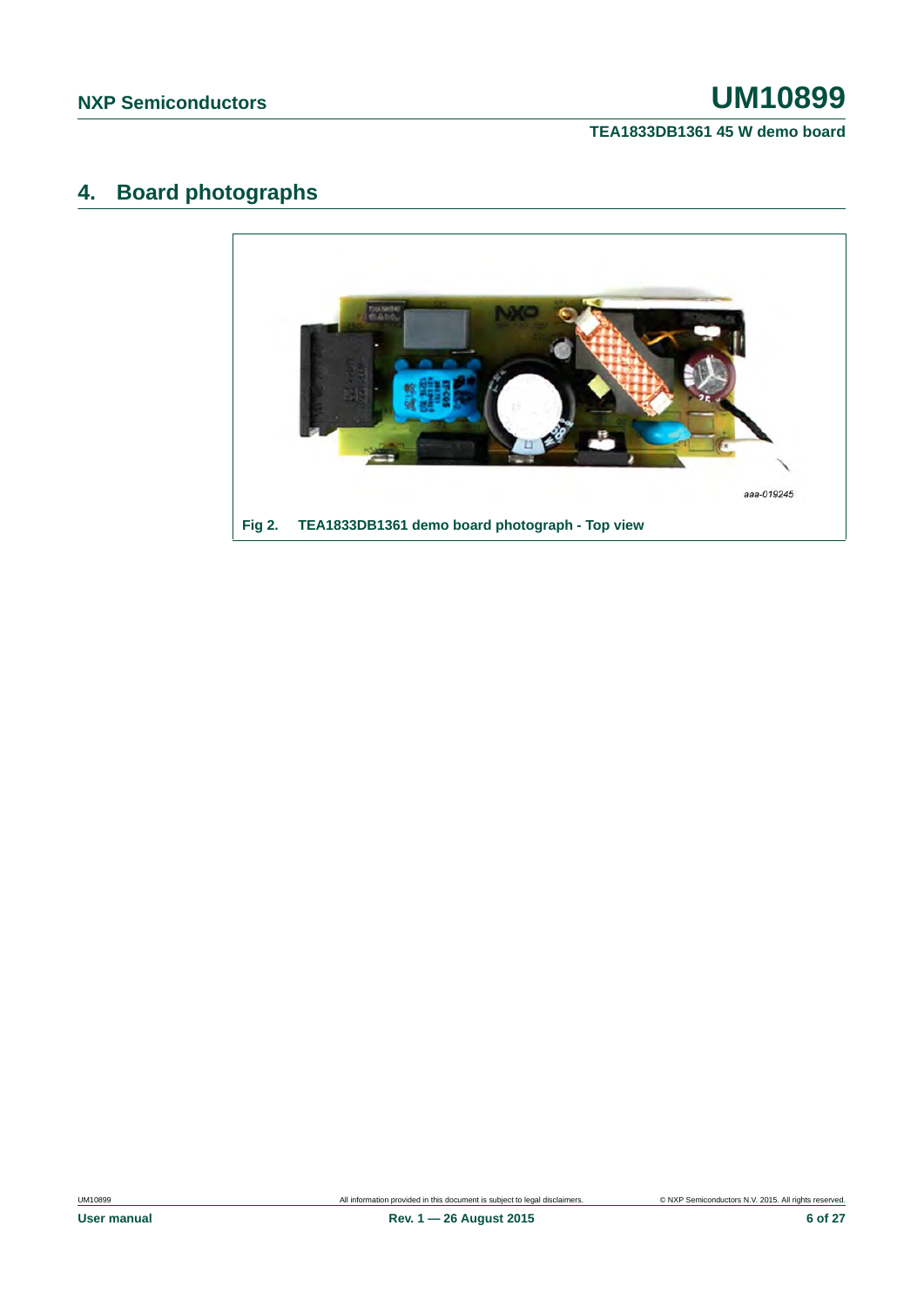## <span id="page-6-1"></span>**5. Performance**

Performance figures are based on PCB design:

**•** Schematic version: v.3 (see [Figure 15](#page-18-0))

### <span id="page-6-2"></span>**5.1 Efficiency**

Efficiency measurements are taken using an automated test program containing a temperature stability detection algorithm. The output voltage and output current are measured using a 4-wire current sense configuration directly at the PCB connector. Measurements are performed for:

- **•** 115 V/60 Hz
- **•** 230 V/50 Hz

#### **Table 2. High load efficiency**

*Measured directly at the PCB; see [Section 5.1.1](#page-6-0) for more information about how to calculate efficiency at end of cable.*

| <b>Condition</b> | <b>Efficiency at specified load</b> |                      |                        |                   |                |                       |
|------------------|-------------------------------------|----------------------|------------------------|-------------------|----------------|-----------------------|
|                  | $ 10 \%$<br>4.5 W                   | $25 \%$ :<br>11.25 W | <b>50 %:</b><br>22.5 W | ∣75 %:<br>33.75 W | 100 %:<br>45 W | $4$ -point<br>average |
| 115 V (AC)/60 Hz | 89.21 %                             | 90.61 %              | 90.36 %                | 90.01%            | 89.21 %        | 90.05 %               |
| 230 V (AC)/50 Hz | 88.41 %                             | '90.61 %             | 90.57 %                | 90.70%            | 90.64%         | 190.63%               |

#### **Table 3. Low load efficiency** *Measured directly at the PCB*

| <b>Condition</b> | <b>Efficiency at specified load</b> |               |             |                 |
|------------------|-------------------------------------|---------------|-------------|-----------------|
|                  | $ 0.2 W; 0.44 \%$                   | 0.5 W; 1.11 % | 1 W; 2.22 % | $ 2 W; 4.44 \%$ |
| 115 V (AC)/60 Hz | 78.44 %                             | 86.00 %       | 88.30%      | 89.48%          |
| 230 V (AC)/50 Hz | 70.21 %                             | 81.31 %       | 84.93%      | 86.91%          |

After subtracting 0.975 % from the 4-point average efficiency result for cable losses, the board complies with all efficiency standards listed below.

#### **Table 4. Efficiency standards**

| <b>Standard</b> | 10 % load | 4-point average<br>$(25\%; 50\%; 75\%; 100\%)$ |
|-----------------|-----------|------------------------------------------------|
| <b>COC 2014</b> | 78.43 %   | 88.43%                                         |
| COC 2016        | 78.85 %   | 88.85 %                                        |
| DoE 2008        |           | 84.26%                                         |
| DoE 2016        |           | 87.73%                                         |
| Energy Star 2.0 |           | 86.03%                                         |

#### <span id="page-6-0"></span>**5.1.1 Cable loss**

At full load, the cable loss reduces the efficiency by:

$$
\Delta \eta = \frac{P_{cable}}{\eta \cdot P_{nom}} \cdot 100 \% = \frac{I_{nom}^2 \cdot R_{cable}}{\eta \cdot P_{nom}} \cdot 100 \% = \frac{(2.3 \text{ A})^2 \cdot R_{cable}}{0.9 \cdot 45 \text{ W}} \cdot 100 \% = P_{o}^2 \cdot 12 \text{ W} \tag{1}
$$

$$
= R_{cable} \cdot 13 \%
$$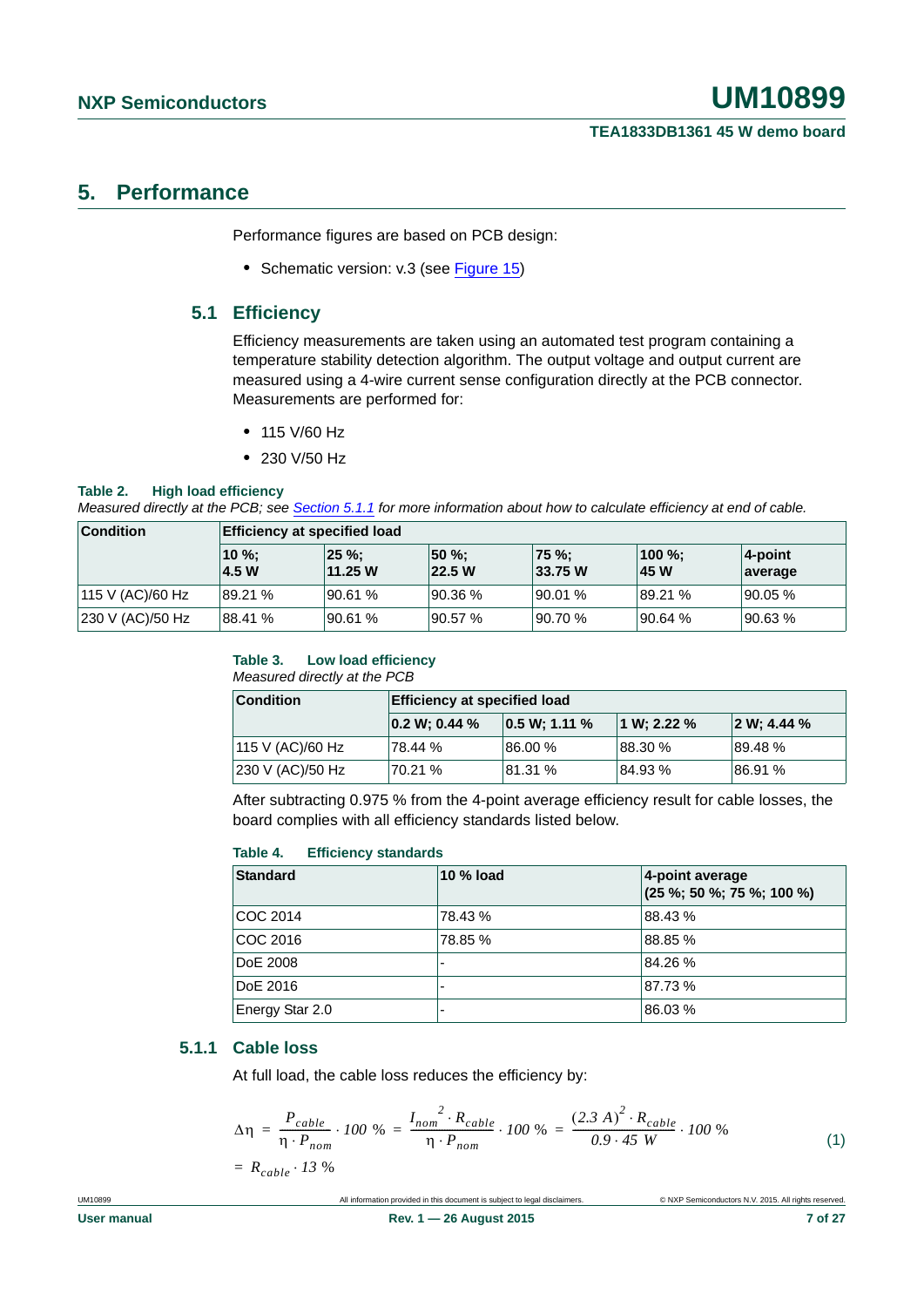- The resistance of a 1.8 m 20 AWG cable is approximately 120 m $\Omega$  which reduces the efficiency at full load by  $13\% \times 120$   $m\Omega = 1.56\%$ .
- For the 4-point average, the result of the formula above must be multiplied by 0.625<sup>1</sup> so for the 4-point average the efficiency is reduced by 0.97 %.
- **•** At a 10 % load, the influence of the cable can already be neglected.

| <b>Cable thickness</b><br>(AWG) | <b>Cable length</b><br>(m) | Resistance at 20 °C<br>$(m\Omega)$ | <b>Efficiency loss</b><br>(4-point average)<br>(%) |
|---------------------------------|----------------------------|------------------------------------|----------------------------------------------------|
| 16                              | 1.2                        | 32                                 | 0.26                                               |
|                                 | 1.8                        | 47                                 | 0.39                                               |
| 18                              | 1.2                        | 50                                 | 0.41                                               |
|                                 | 1.8                        | 75                                 | 0.71                                               |
| 20                              | 1.2                        | 80                                 | 0.65                                               |
|                                 | 1.8                        | 120                                | 0.97                                               |

#### **Table 5. Cable loss for different types of cable**

#### <span id="page-7-0"></span>**5.1.2 Output diode**

Replacing the 20 A Schottky diode (D5 in [Figure 15](#page-18-0)) by a 40 A Schottky diode, for example, the Vishay V40100C can improve the efficiency about 0.5 %.

### <span id="page-7-1"></span>**5.2 No-load power consumption**

Measurement details:

- **•** Power meter Yokogawa WT210
- **•** Integrated over 36 s
- **•** AC source Agilent 6812B
- **•** No probes or ground clips connected to board

#### **Table 6. No-load power measurements**

| Input condition  | No-load power |
|------------------|---------------|
| 90 V (AC)/60 Hz  | 25.7 mW       |
| 115 V (AC)/60 Hz | 28.5 mW       |
| 230 V (AC)/50 Hz | 51.3 mW       |
| 264 V (AC)/50 Hz | 62.0 mW       |

#### **Table 7. No-load power requirements**

| <b>Standard</b> | No-load power |
|-----------------|---------------|
| COC 2014        | 150 mW        |
| COC 2016        | 75 mW         |
| <b>DoE 2008</b> | 300 mW        |
| DoE 2016        | 100 mW        |
| Energy Star 2.0 | 300 mW        |

1. At low output current, the cable losses rapidly decrease: reducing the output current by a factor 2 decreases the cable losses by a factor 4.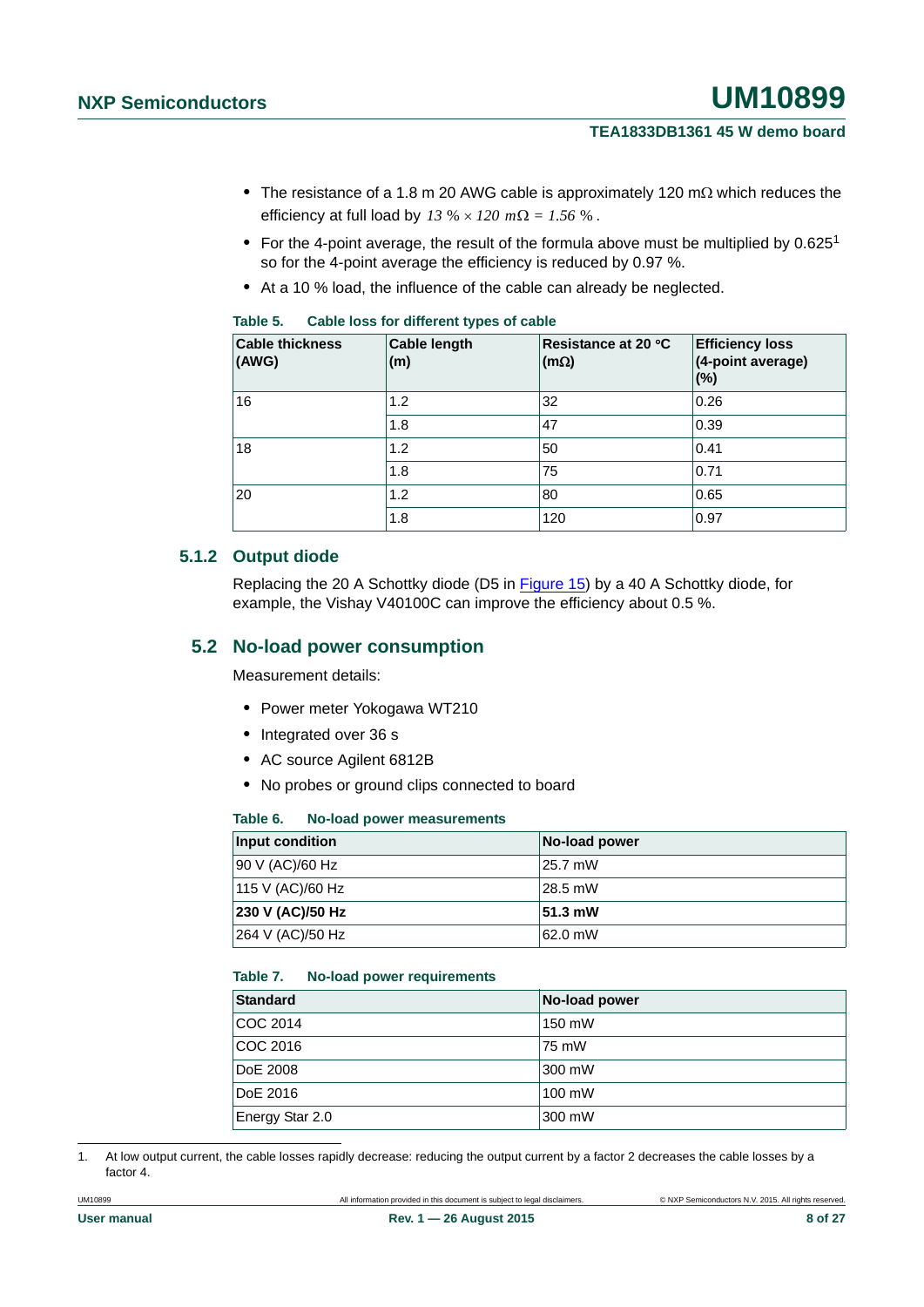### <span id="page-8-0"></span>**5.3 Load regulation**

The output voltage as a function of load current is measured directly at the PCB and at the end of the cable at 115 V (AC)/60 Hz.



### <span id="page-8-1"></span>**5.4 Line regulation**

The output voltage as a function of mains input voltage is measured directly at the PCB at full load (2.3 A) and at 60 Hz.

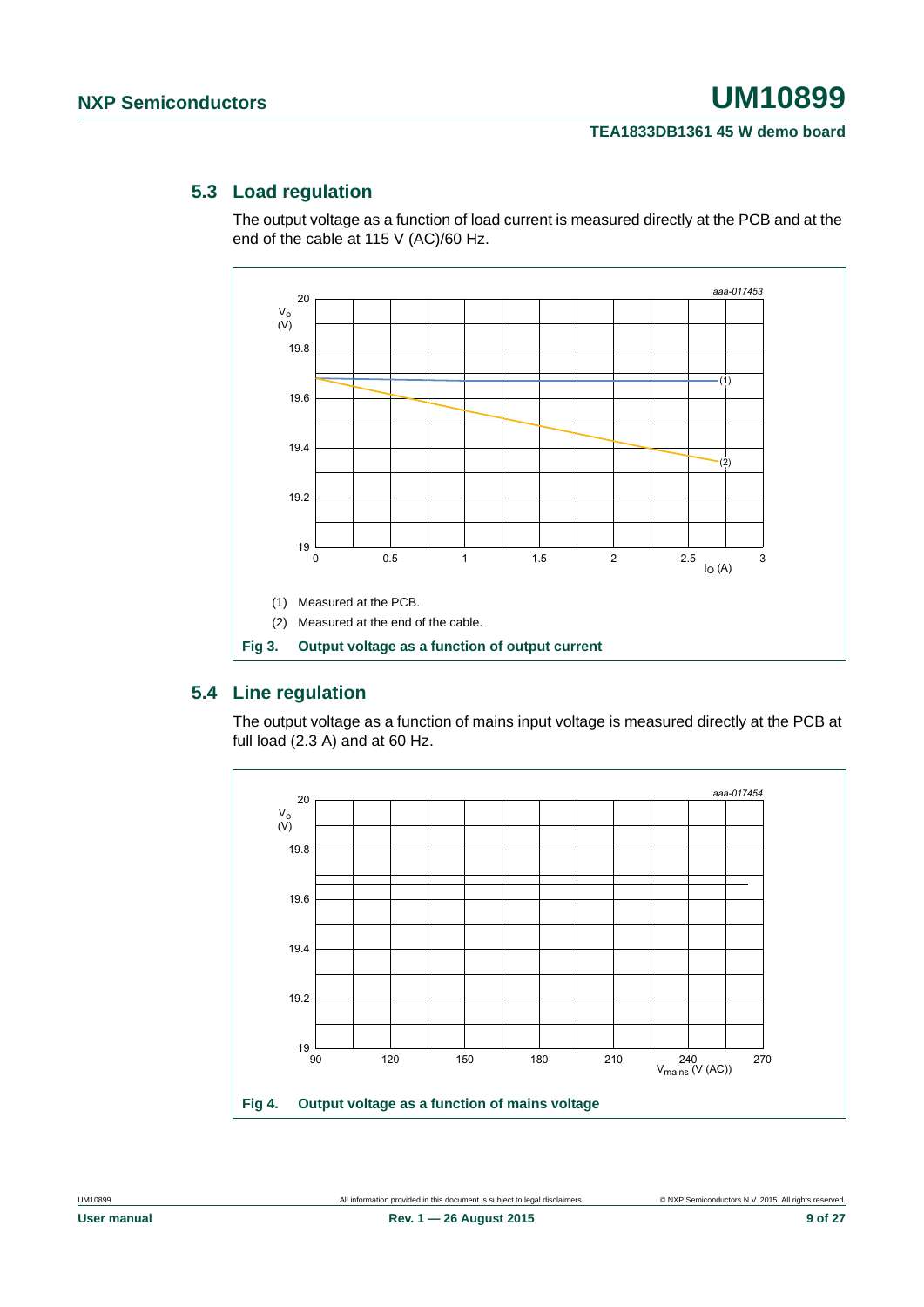## <span id="page-9-0"></span>**5.5 High/low line compensation**

The maximum continuous output power is measured at the PCB as function of the mains voltage at 60 Hz.



If necessary, the OPP level can be increased by decreasing resistors R11 and R12 to 0.47  $\Omega$  and increasing capacitor C1 to 82  $\mu$ F. In that case resistor R13 must be increased to limit the output power at high input voltages. See the *TEA1833 application note* ([Ref. 3](#page-24-0)) for more information about how to tune R13 and R27.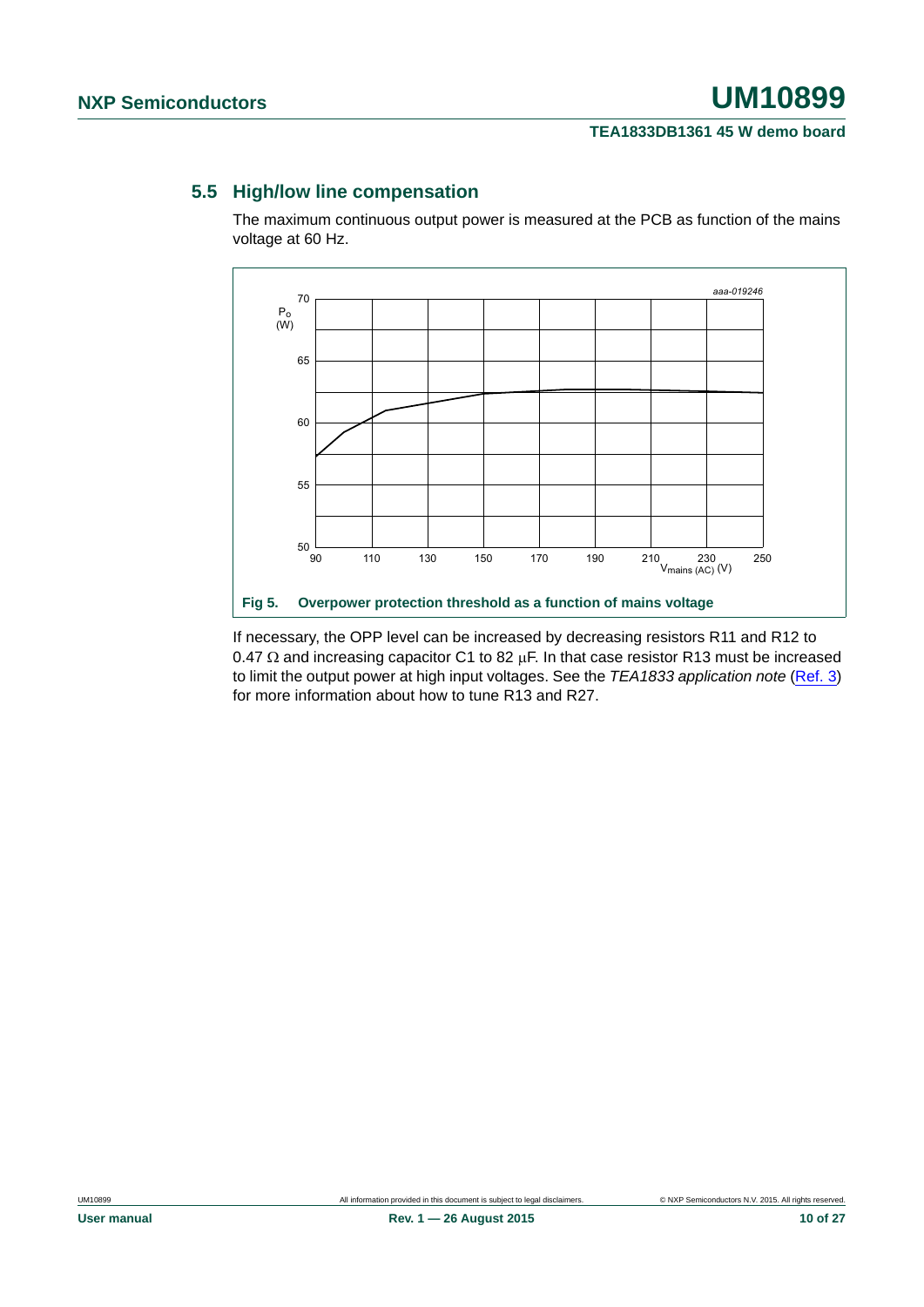#### **5.6 Peak power**

#### <span id="page-10-1"></span><span id="page-10-0"></span>**5.6.1 Example 1**

- **•** Load: 200 % peak (4.6 A) for 2 ms when continuously running at 50 % load (10 ms)
- **•** Input voltage: 100 V (AC); 47 Hz
- **•** Output voltage: remains above 18 V (18.55 V)



The output voltage was measured at end of the cable.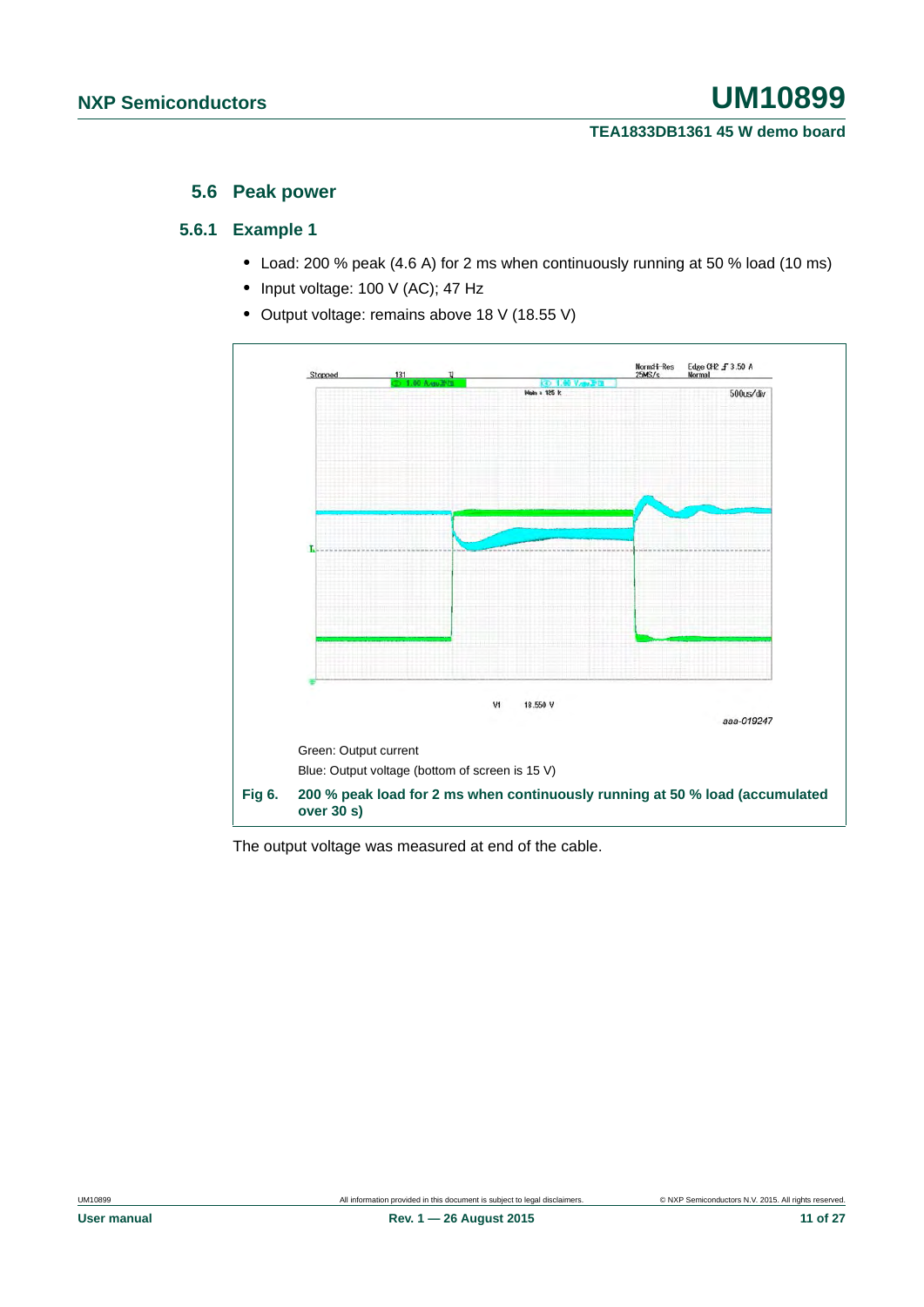#### <span id="page-11-0"></span>**5.6.2 Example 2**

- **•** Load: 200 % peak (4.6 A) for 1 ms when continuously running at 100 % load (10 ms)
- **•** Input voltage: 90 V (AC); 47 Hz
- **•** Output voltage: remains above 17 V (17.66 V)



The output voltage was measured at end of the cable.

For an even higher or longer peak load, decrease current sense resistor and increase bulk capacitor (also increases the maximum continuous output power) or increase the output capacitor.

### <span id="page-11-1"></span>**5.7 VCC voltage**

The VCC voltage is measured at different input and loading conditions. It is within a safe margin of the UVLO level and the OVP level.

#### **Table 8. VCC voltage**

*The two voltages are the minimum and the maximum value of the VCC ripple.*

| <b>Condition</b> | 90 V (AC)/60 Hz     | 264 V (AC)/50 Hz   |
|------------------|---------------------|--------------------|
| no-load          | 13.55 V to 18.05 V  | 13.85 V to 18.30 V |
| 90 W peak load   | 127.10 V to 27.85 V | 26.05 V to 26.75 V |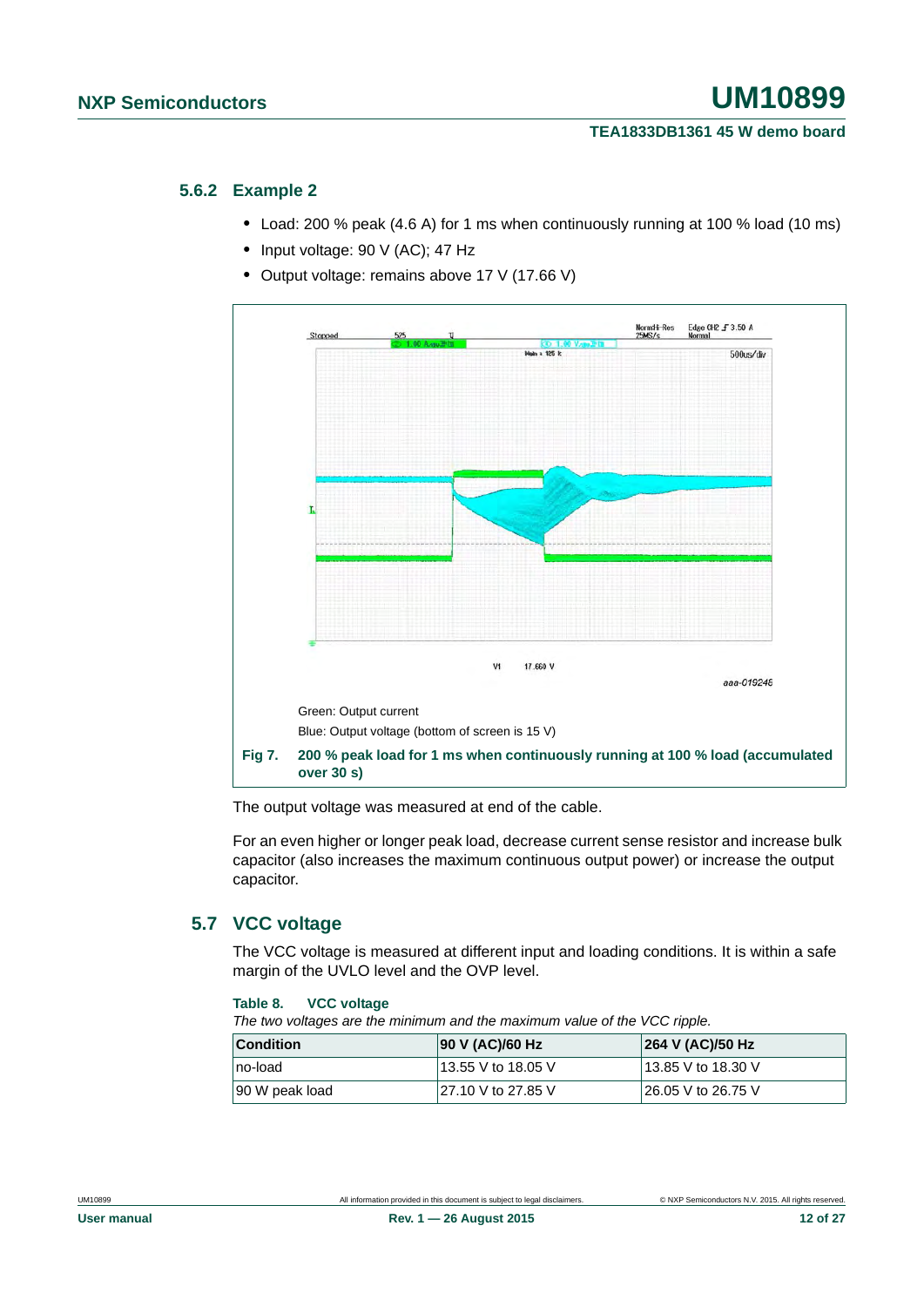#### <span id="page-12-0"></span>**5.8 Brownout and start-up level**

Brownout and start-up level were measured at no-load and at full load in 0.5 V steps.

| Table 9. | <b>Brownout and start-up level</b> |  |
|----------|------------------------------------|--|
|          |                                    |  |

| <b>Condition</b>    | Start-up voltage | <b>Brownout voltage</b> |
|---------------------|------------------|-------------------------|
| no-load             | 83.5 V (AC)      | $ 73.5 \vee (AC) $      |
| full load $(2.3 A)$ | 83.5 V (AC)      | 75.0 V (AC)             |

### <span id="page-12-1"></span>**5.9 OverVoltage Protection (OVP)**

Applying a short circuit across the LED of the photocoupler (U2) creates an output overvoltage condition. The output voltage is measured directly at the PCB.

#### **Table 10. Maximum output voltage**

| <b>Condition</b>    | 115 V (AC)/60 Hz | 230 V (AC)/50 Hz |
|---------------------|------------------|------------------|
| ∣no-load            | 23.7 V           | 23.7 V           |
| full load $(2.3 A)$ | 23.7 V           | 23.7 V           |



The OVP trigger level can be adjusted by changing resistor R27. For example, decreasing R27 to 68 k $\Omega$  decreases the OVP trigger level to 21.8 V.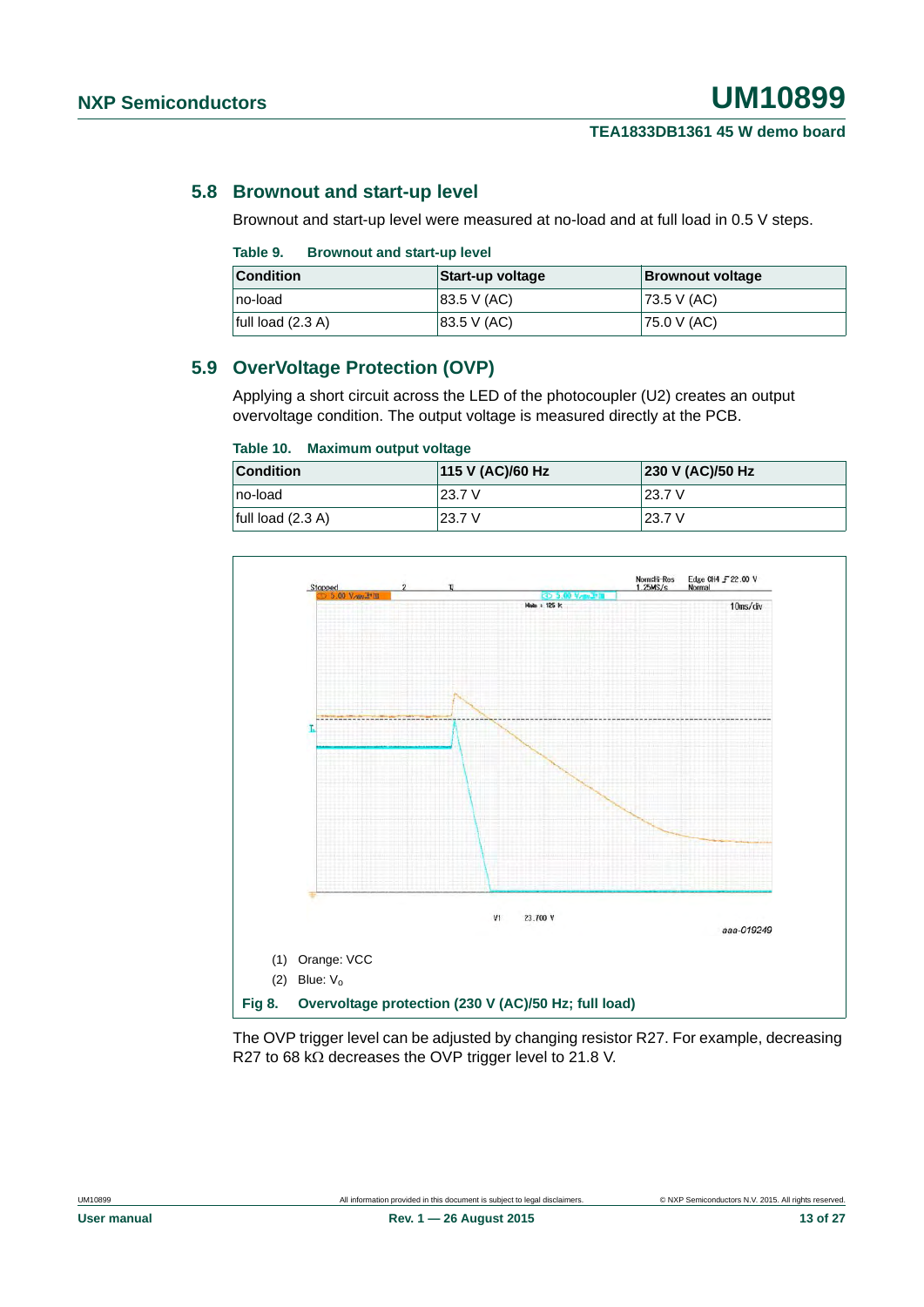#### <span id="page-13-1"></span>**5.10 Start-up time**

The start-up time was measured without connecting any voltage probes. All capacitors were fully discharged before starting up.

| Table 11. Start-up time measured at three input voltages |
|----------------------------------------------------------|
|                                                          |

| Input voltage    | Start-up time |
|------------------|---------------|
| 90 V (AC)/60 Hz  | 2.35 s        |
| 115 V (AC)/60 Hz | 1.56 s        |
| 230 V (AC)/50 Hz | $0.64$ s      |

#### <span id="page-13-2"></span>**5.11 Start-up sequence**

[Figure 9](#page-13-0) and [Figure 10](#page-14-0) show waveforms of some essential voltages. These waveforms were captured during start-up at full load.

<span id="page-13-0"></span>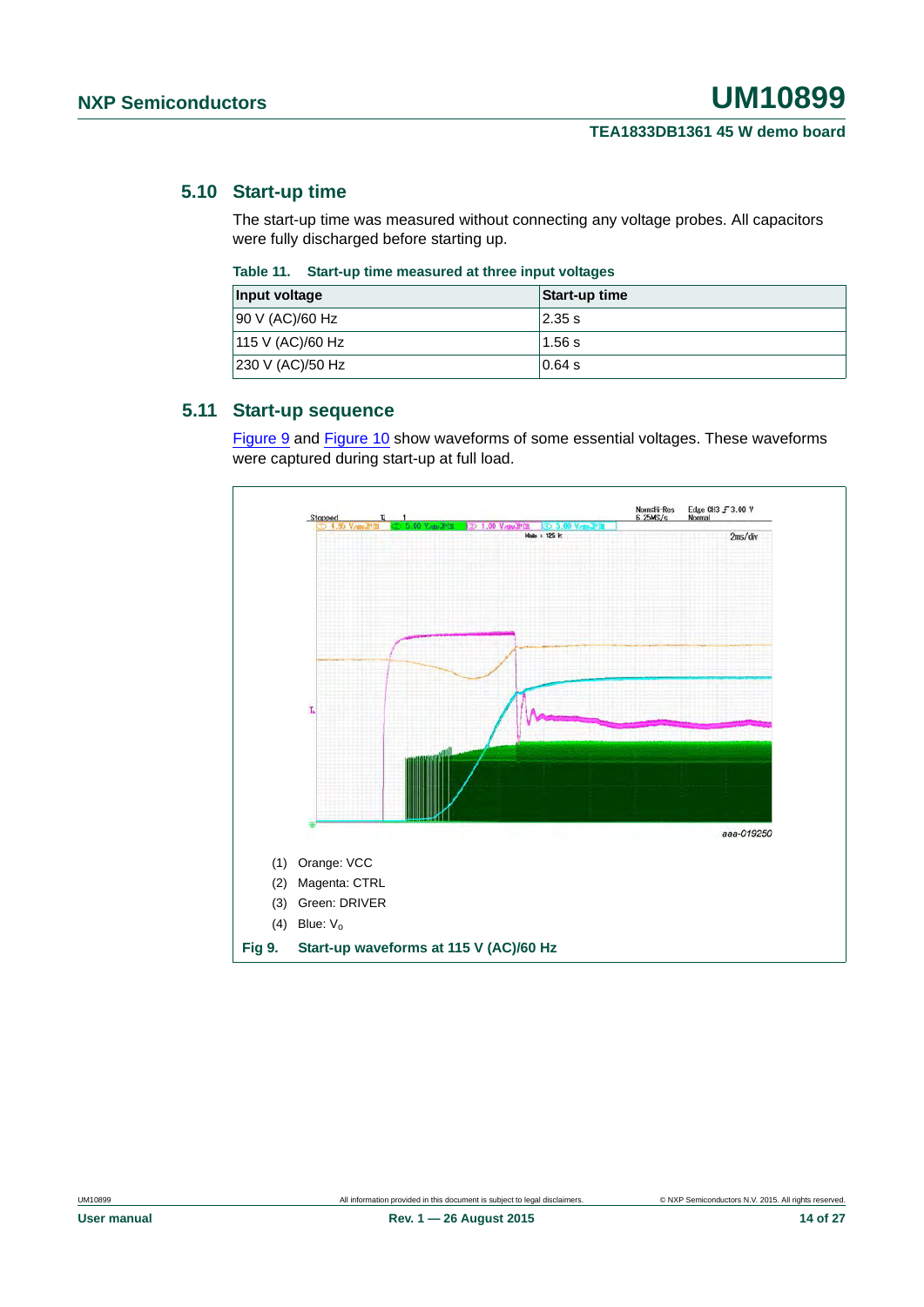## **TEA1833DB1361 45 W demo board**

<span id="page-14-0"></span>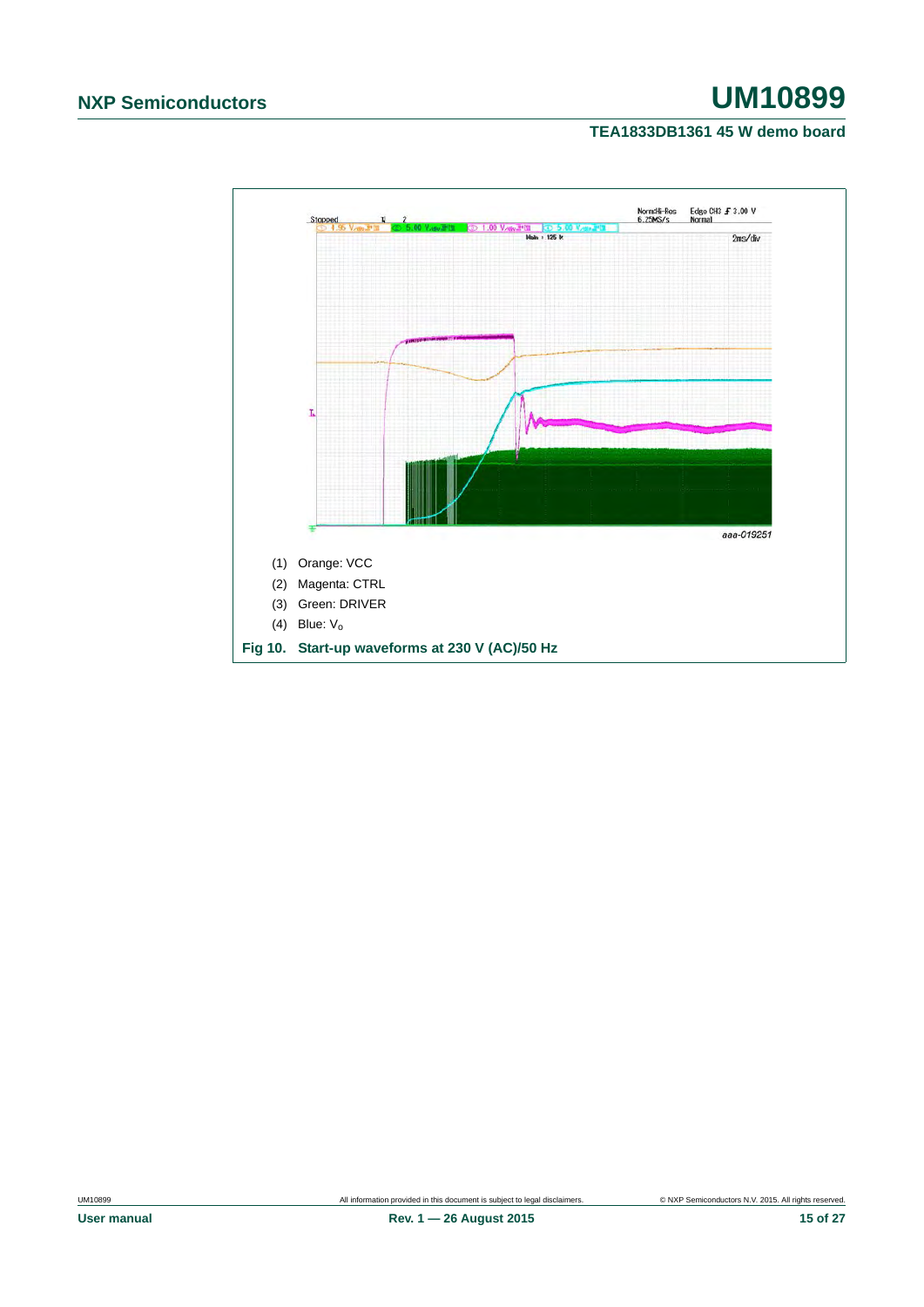### <span id="page-15-0"></span>**5.12 Hold-up time**

The hold-up time at 115 V (AC)/50 Hz is 9.5 ms.



The hold-up time was measured from the last valley of the bulk capacitor ripple (worst case moment for mains interruption) until the output voltage starts to drop (drops to below 18.5 V).

#### <span id="page-15-1"></span>**5.13 Average input power at continuously shorted output**

Measurement details:

- **•** Output was shorted at the end of the cable
- **•** Power meter Yokogawa WT210
- **•** Current range 5 A
- **•** Integration time 36 s

#### **Table 12. Input power at continuously shorted output**

| <b>Condition</b> | Input power |
|------------------|-------------|
| 90 V (AC)/60 Hz  | 167 mW      |
| 115 V (AC)/60 Hz | $179$ mW    |
| 230 V (AC)/50 Hz | 596 mW      |
| 264 V (AC)/50 Hz | 721 mW      |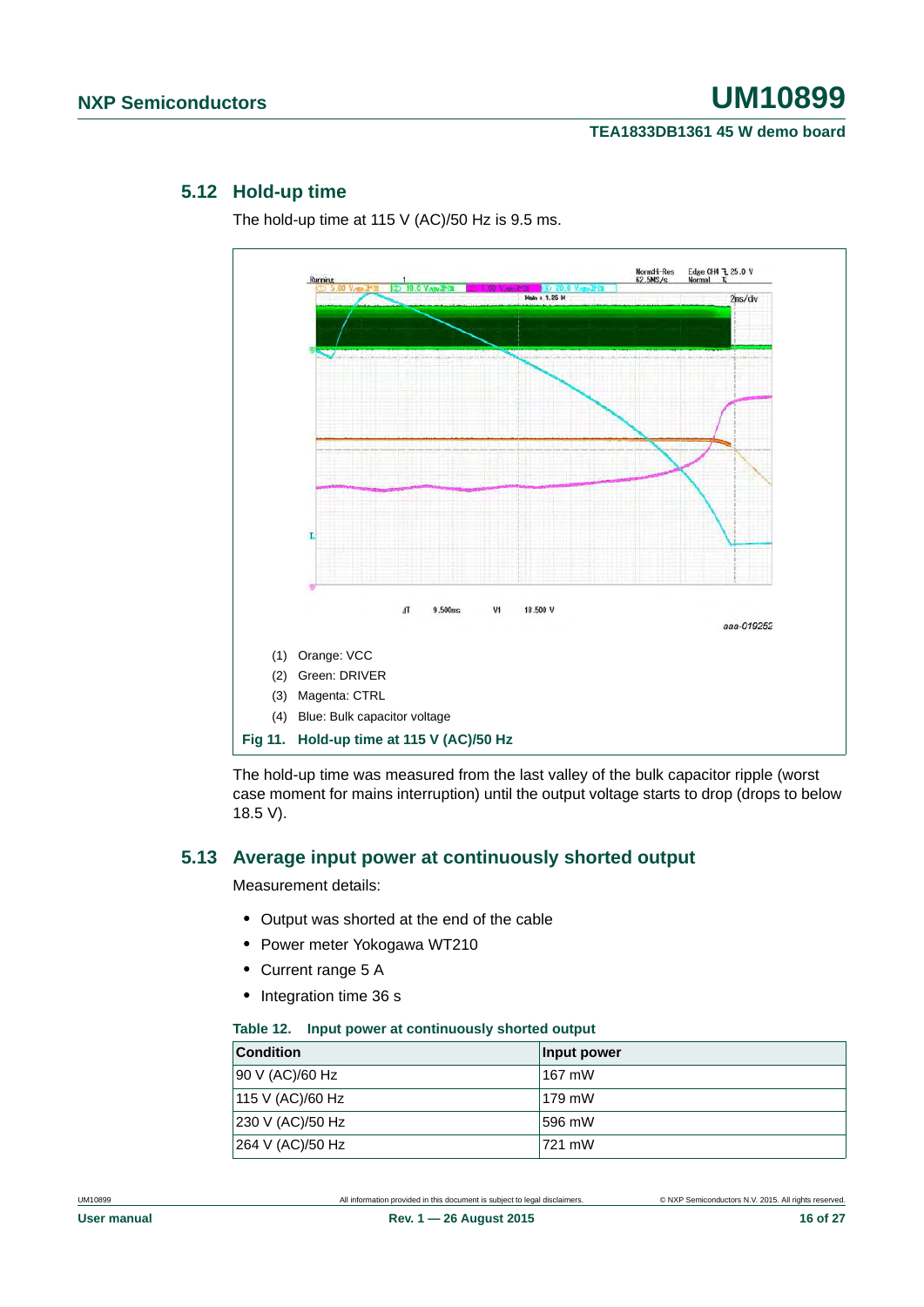## <span id="page-16-0"></span>**5.14 Output ripple and noise**

Measured at full load with a 10  $\mu$ F/50 V capacitor (United Chemi Con; KY series) at end of the cable. The oscilloscope bandwidth was limited to 20 MHz.

#### **Table 13. Output ripple and noise**

| <b>Condition</b>       | $ V_{o(ripple)(p-p)} $ |
|------------------------|------------------------|
| 90 V (AC)              | $ 81 \text{ mV}$ (p-p) |
| $ 264 \text{ V} (AC) $ | $ 81 \text{ mV}$ (p-p) |



## <span id="page-16-1"></span>**5.15 OverTemperature Protection (OTP)**

The external OTP triggers at 105 °C, measured in an oven at 115 V (AC)/60 Hz at no-load operation.

## <span id="page-16-2"></span>**5.16 EMI performance**

Conducted EMI measurement details:

- Full load (passive load  $8.33 \Omega$  at end of cable)
- **•** Supply voltage 115 V (AC) and 230 V (AC)
- **•** Frequency range 150 kHz to 30 MHz
- **•** Test receiver Rohde & Schwarz ESPI3
- **•** Line impedance stabilization network Rohde & Schwarz ENV216

**Remark:** In [Figure 13](#page-17-0) and [Figure 14](#page-17-1), the blue line is the peak measurement result and the black line is the average measurement result.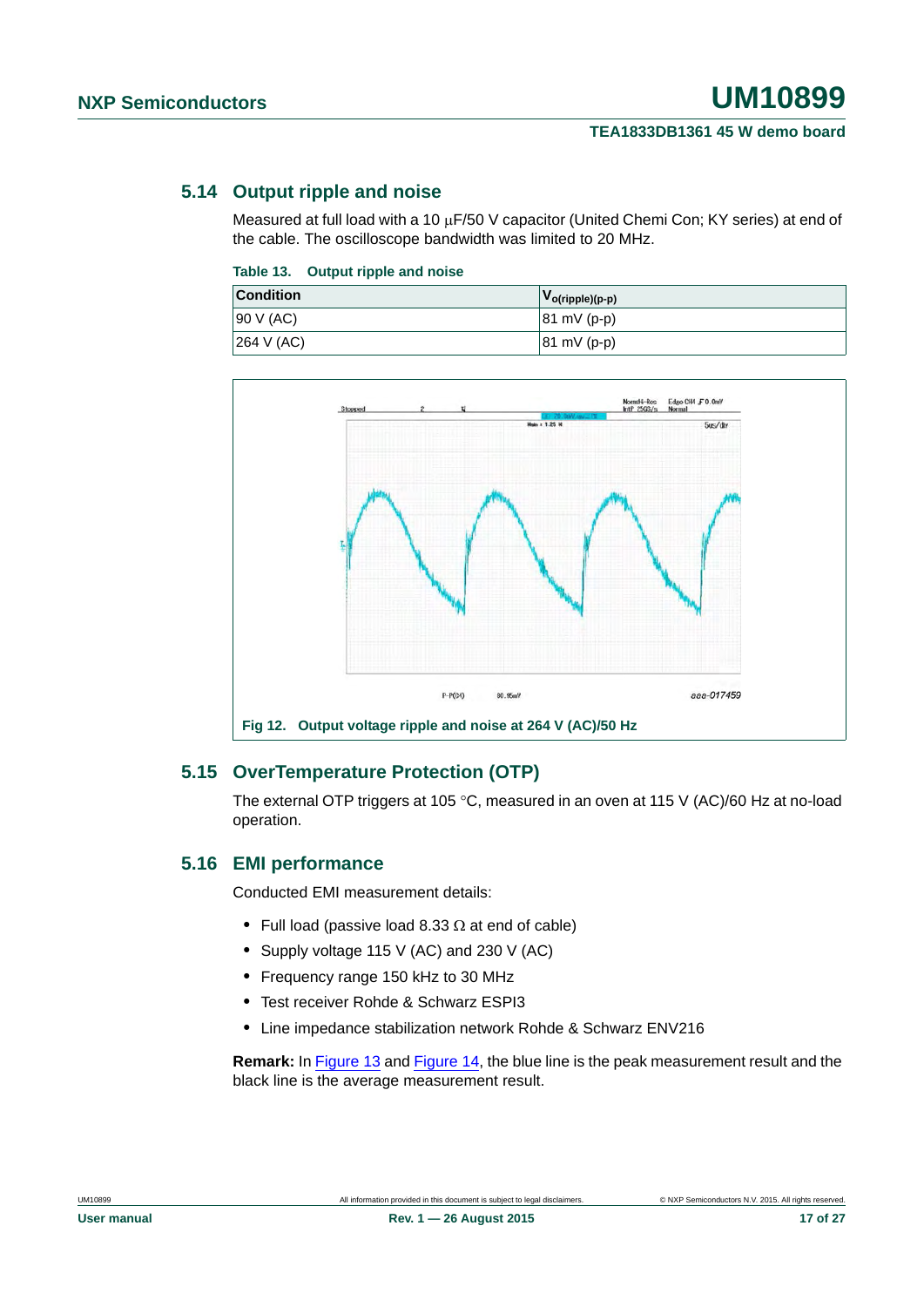#### **TEA1833DB1361 45 W demo board**



<span id="page-17-1"></span><span id="page-17-0"></span>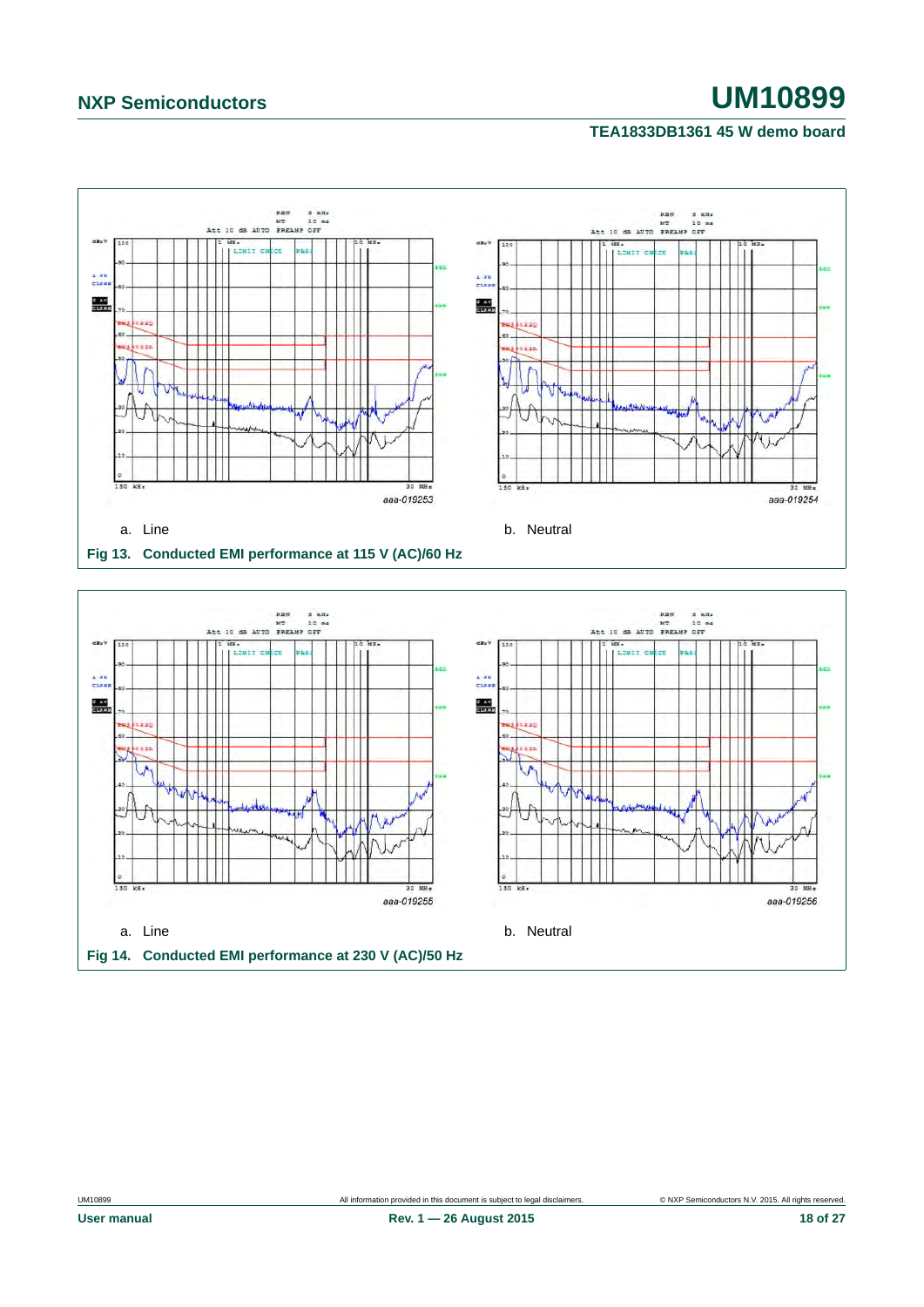### **TEA1833DB1361 45 W demo board**

# <span id="page-18-1"></span>**6. Schematic**

<span id="page-18-0"></span>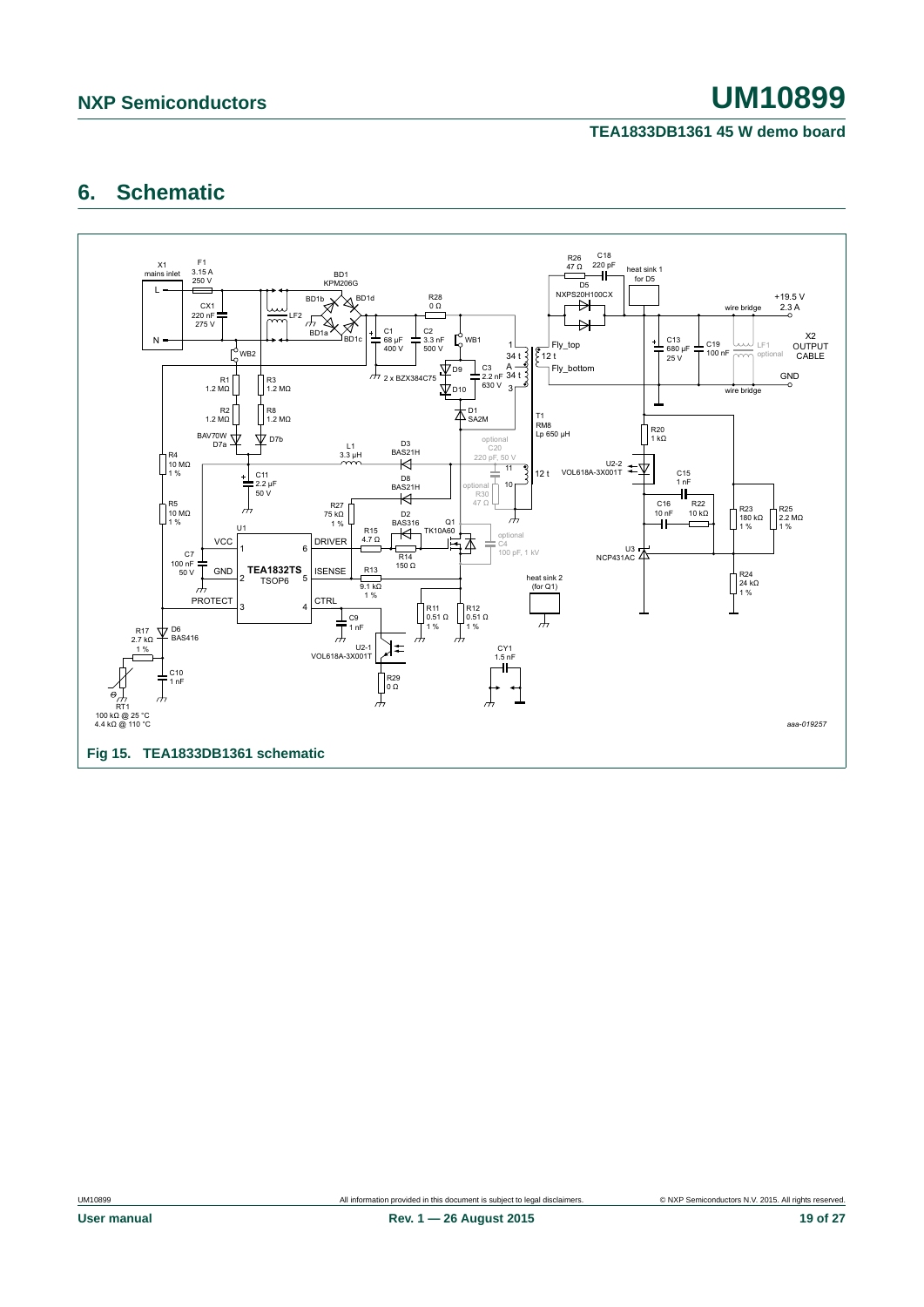# <span id="page-19-0"></span>**7. Bill Of Materials (BOM)**

| Reference       | <b>Description and values</b>                                                                       | Part number        | <b>Manufacturer</b>       |
|-----------------|-----------------------------------------------------------------------------------------------------|--------------------|---------------------------|
| BC <sub>1</sub> | not mounted; ferrite core; on pin CY1                                                               | 74270073           | Würth Elektronik          |
| BD <sub>1</sub> | bridge diode; 2 A; 600 V                                                                            | <b>KBP206G</b>     | Diodes Inc.               |
| C <sub>1</sub>  | capacitor; 68 µF; 400 V; 105 °C                                                                     | 400BXW68MEFC18X20  | Rubycon                   |
| C <sub>2</sub>  | capacitor; 3.3 nF; 1 kV; X7R; 1206                                                                  |                    |                           |
| C <sub>3</sub>  | capacitor; 2.2 nF; 630 V; X7R; 1206                                                                 |                    |                           |
| C <sub>4</sub>  | capacitor; not mounted; 100 pF; 1 kV;<br>X7R; 1206                                                  |                    |                           |
| C7              | capacitor; 100 nF; 50 V; X7R; 0603                                                                  |                    |                           |
| C9; C10; C15    | capacitor; 1 nF; 50 V; X7R; 0603                                                                    |                    |                           |
| C11             | capacitor; 2.2 μF; 50 V; 105 °C;<br>$5$ mm $\times$ 11 mm                                           | 50YXJ2R2MTA5X11    | Rubycon                   |
| C <sub>13</sub> | capacitor; 680 µF; 25 V; 105 °C;<br>10 mm $\times$ 20 mm                                            | EKZE250ELL681MJ20S | United Chemi Con          |
| C16             | capacitor; 10 nF; 50 V; X7R; 0603                                                                   |                    |                           |
| C18             | capacitor; 220 pF; 100 V; NPO; 0805                                                                 |                    |                           |
| C <sub>19</sub> | capacitor; 100 nF; 50 V; X7R; 1206                                                                  |                    |                           |
| C <sub>20</sub> | capacitor; not mounted; 220 pF; 50 V;<br>X7R; 0603                                                  |                    |                           |
| CX1             | capacitor; 220 nF; 275 V (AC); X2                                                                   |                    | <b>HJC</b>                |
| CY1             | capacitor; 1.5 nF; 250 V (AC); Y1                                                                   | DE1E3KX152MA5BA01  | Murata                    |
| D <sub>1</sub>  | diode; 1 kV; 2 A                                                                                    | SA2M-E3/61T        | Vishay                    |
| D <sub>2</sub>  | diode; 100 V; 250 mA                                                                                | <b>BAS316</b>      | <b>NXP Semiconductors</b> |
| D3; D8          | diode; 200 V; 200 mA                                                                                | BAS21H             | <b>NXP Semiconductors</b> |
| D <sub>5</sub>  | diode; Schottky; 100 V; $2 \times 10$ A; TO220                                                      | NXPS20H100CX       | <b>NXP Semiconductors</b> |
| D <sub>6</sub>  | diode; 85 V; 200 mA                                                                                 | <b>BAS416</b>      | <b>NXP Semiconductors</b> |
| D7              | diode; dual; common cathode; 85 V;<br>100 mA                                                        | BAV70W             | <b>NXP Semiconductors</b> |
| D9; D10         | diode; Zener; 75 V; 250 mW; SOD323F                                                                 | <b>BZX84J-B75</b>  | <b>NXP Semiconductors</b> |
| F <sub>1</sub>  | fuse; slow blow; 3.15 A; 250 V (AC)                                                                 | MST 3.15A 250V     | Multicomp                 |
| HS <sub>1</sub> | heat sink for Q1                                                                                    |                    |                           |
| HS <sub>2</sub> | heat sink for D5                                                                                    |                    |                           |
| L1              | inductor; 3.3 µH; 1.2 A                                                                             | LQM2HPN3R3MG0L     | Murata                    |
| LF1             | choke; common mode; not mounted;<br>shorted by wire bridge;<br>diameter = $0.8$ mm; pitch $5.08$ mm |                    |                           |
| LF <sub>2</sub> | choke; common mode; $2 \times 6.8$ mH                                                               | B82721K2122N20     | <b>EPCOS</b>              |
| M1; M2          | screw; $M3 \times 8$ ; for mounting Q1 and D5                                                       |                    |                           |
| M3; M4          | spring washer; M3;<br>for mounting Q1 and D5                                                        |                    |                           |
| M5; M6          | nut; M3; for mounting Q1 and D5                                                                     |                    |                           |
| Q <sub>1</sub>  | MOSFET; N-channel; 600 V; 10 A                                                                      | <b>TK10A60D</b>    | Toshiba                   |

#### **Table 14. TEA1833DB1361 bill of materials**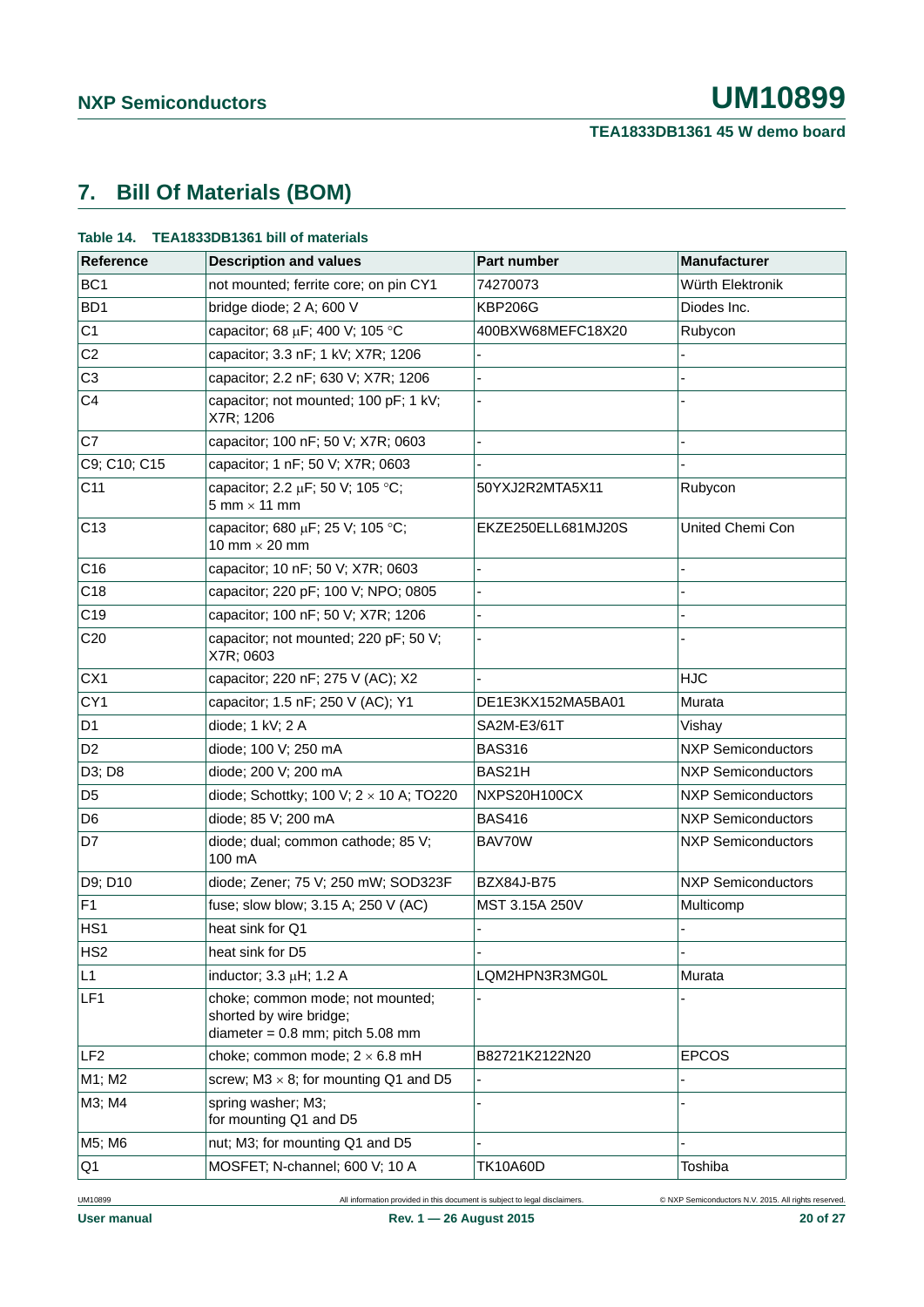## **TEA1833DB1361 45 W demo board**

| Reference       | <b>Description and values</b>                          | <b>Part number</b> | <b>Manufacturer</b>       |
|-----------------|--------------------------------------------------------|--------------------|---------------------------|
| R1; R2; R3; R8  | resistor; 1.2 $M\Omega$ ; 1206                         |                    |                           |
| R5; R6          | resistor; 10 MΩ; 1 %; 1206                             |                    |                           |
| R11; R12        | resistor; 0.51 $\Omega$ ; 1 %; 500 mW; 1206            |                    |                           |
| R <sub>13</sub> | resistor; 9.1 k $\Omega$ ; 1 %; 0603                   |                    |                           |
| R <sub>14</sub> | resistor; 150 $\Omega$ ; 0805                          |                    |                           |
| R <sub>15</sub> | resistor; 4.7 $\Omega$ ; 0805                          |                    |                           |
| R <sub>17</sub> | resistor; 2.7 k $\Omega$ ; 1 %; 0603                   |                    |                           |
| R <sub>20</sub> | resistor; 1.0 k $\Omega$ ; 0805                        |                    |                           |
| R <sub>22</sub> | resistor; 10 k $\Omega$ ; 0603                         |                    |                           |
| R <sub>23</sub> | resistor; 180 k $\Omega$ ; 1 %; 0603                   |                    |                           |
| R <sub>24</sub> | resistor; 24 k $\Omega$ ; 1 %; 0603                    |                    |                           |
| R <sub>25</sub> | resistor; 2.2 $M\Omega$ ; 0603                         |                    |                           |
| R <sub>26</sub> | resistor; 47 $\Omega$ ; 0805                           |                    |                           |
| R <sub>27</sub> | resistor; 75 k $\Omega$ ; 1 %; 0603                    |                    |                           |
| <b>R28</b>      | resistor; 0 $\Omega$ ; 2512                            |                    |                           |
| R <sub>29</sub> | resistor; 0 $\Omega$ ; 0603                            |                    |                           |
| R30             | resistor; not mounted; 47 $\Omega$ ; 0603              |                    |                           |
| RT <sub>1</sub> | resistor; NTC; 100 k $\Omega$                          | NTCLE100E3104JB0   | Vishay                    |
| T1              | transformer; RM8 (see Section 9)                       | TF-RM080-207R      | Shenzhen Belta            |
| U1              | flyback controller                                     | <b>TEA1833TS</b>   | <b>NXP Semiconductors</b> |
| U <sub>2</sub>  | photocoupler; $CTR = 100 %$ to 200 % at<br>$IF = 1 mA$ | VOL618A-3X001T     | Vishay                    |
| U <sub>3</sub>  | shunt regulator; 2.5 V                                 | NCP431ACSNT1G      | <b>ON Semiconductor</b>   |
| <b>WB1; WB2</b> | wire bridge; diameter = $0.8$ mm;<br>$pitch = 5.08$ mm |                    |                           |
| X1              | mains inlet                                            | 770W-X2/10         | Qualtek                   |
| X <sub>2</sub>  | output cable; 20 AWG; 1.8 m                            |                    |                           |

#### **Table 14. TEA1833DB1361 bill of materials** *…continued*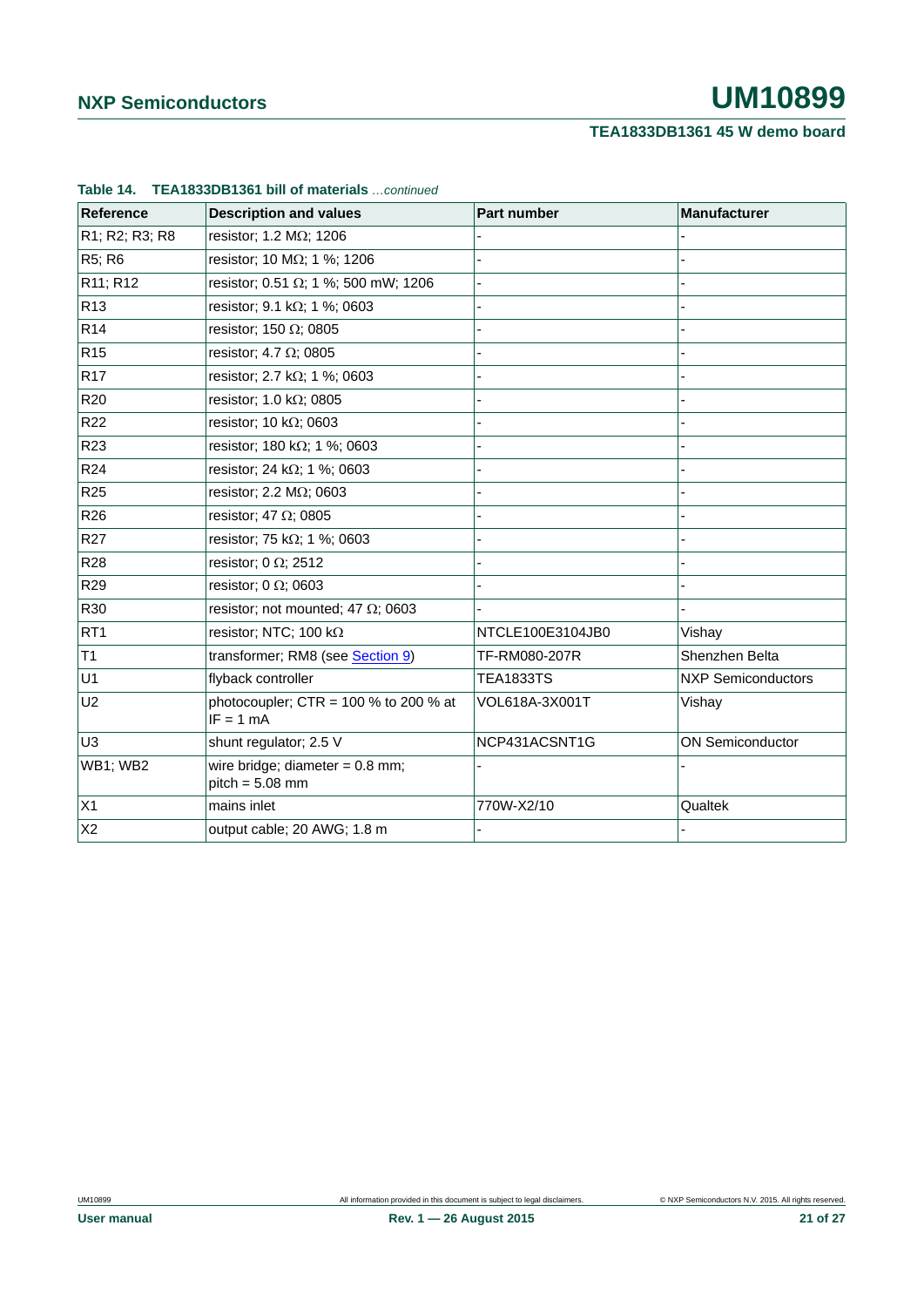### **TEA1833DB1361 45 W demo board**

## <span id="page-21-0"></span>**8. PCB layout**



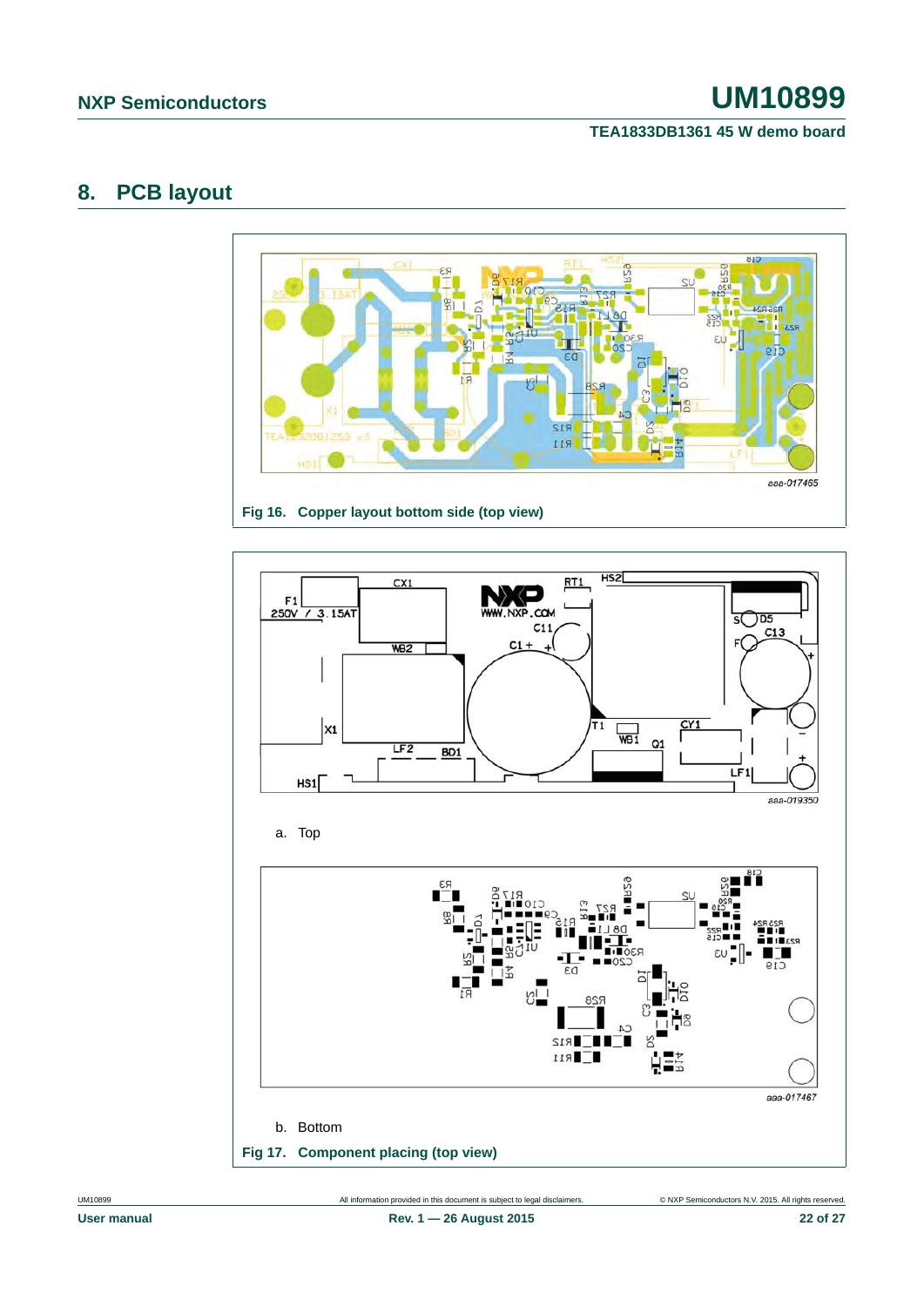#### **TEA1833DB1361 45 W demo board**

## <span id="page-22-0"></span>**9. Transformer specification**

- **•** Manufacturer: Shenzhen Belta Technology Co. Ltd.
- **•** Shenzhen Belta part number: TF-RM080-207R

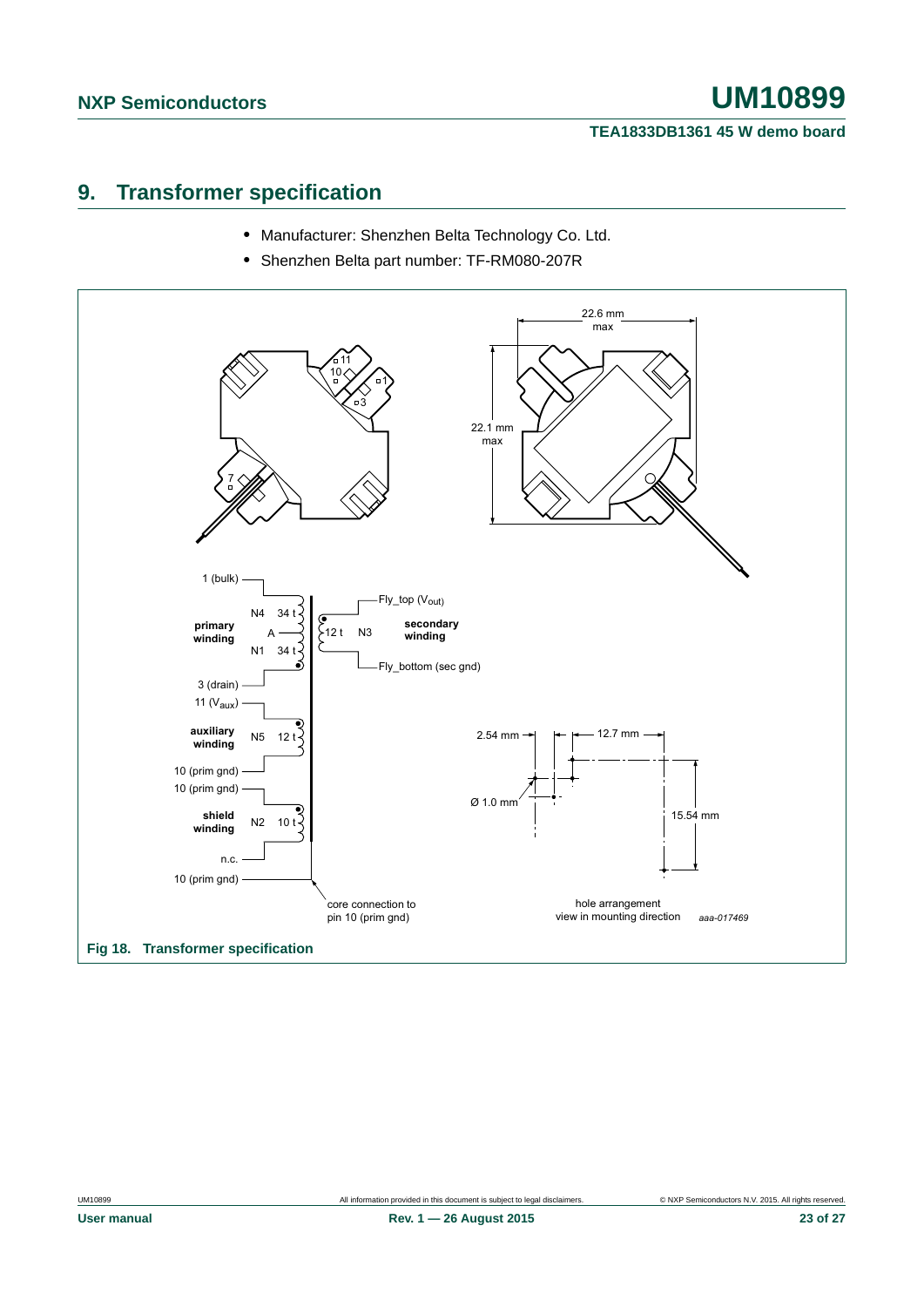#### **Table 15. Electrical characteristics**

| <b>Parameter</b>                  | Value              | <b>Conditions</b>     |
|-----------------------------------|--------------------|-----------------------|
| DC resistance                     | 1110 m $\Omega$    | primary               |
|                                   | 45 m $\Omega$      | secondary             |
|                                   | 527 m $\Omega$     | auxiliary             |
| primary inductance                | 650 uH             | $10$ kHz              |
| leakage inductance <sup>[1]</sup> | 5.8 uH             | 100 kHz; 100 mV (RMS) |
| winding ratio                     | prim:sec:auxiliary | 5.67:1.0:1.0          |

<span id="page-23-0"></span>[1] Secondary and auxiliary winding shorted

#### **Table 16. Winding specification**

| Winding <sup>[1]</sup> Wire |                         | <b>Turns</b> | <b>Start</b> | Finish     | Purpose   |
|-----------------------------|-------------------------|--------------|--------------|------------|-----------|
| N <sub>1</sub>              | $1 \times 0.224$ mm     | 34           | pin 3        | $A^{[2]}$  | primary   |
| N <sub>2</sub>              | $4 \times 0.18$ mm      | 10           | pin 10       |            | shield    |
| N <sub>3</sub>              | $1 \times 0.5$ mm TEX-E | 12           | fly top      | fly bottom | secondary |
| N <sub>4</sub>              | $1 \times 0.224$ mm     | 34           | $A^{[2]}$    | pin 1      | primary   |
| N <sub>5</sub>              | $1 \times 0.15$ mm      | 12           | pin 10       | pin 11     | auxiliary |

<span id="page-23-1"></span>[1] 1 layer of mylar tape after each winding.

<span id="page-23-2"></span>[2] Intermediate connection A is not connected to a pin.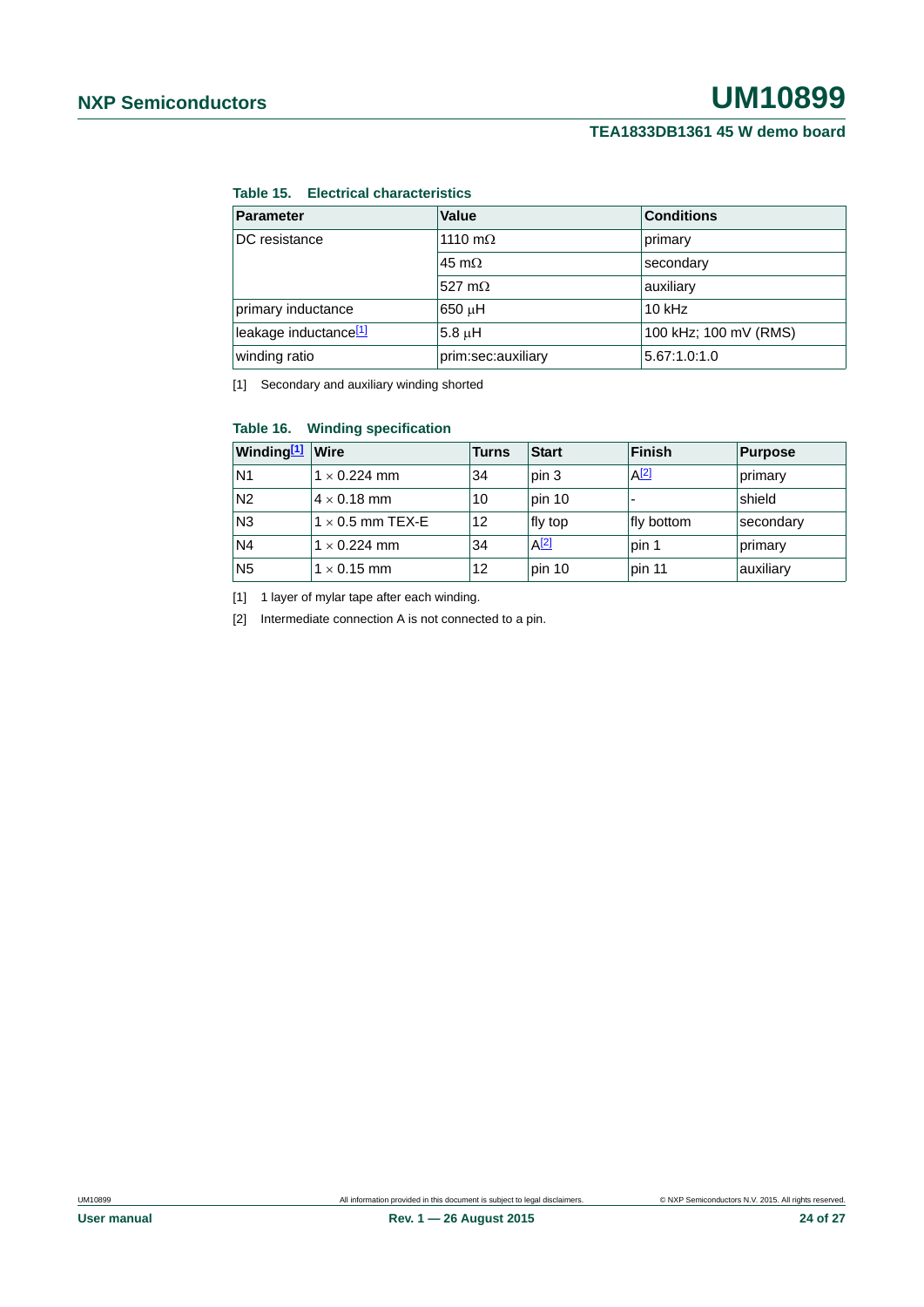# <span id="page-24-1"></span>**10. Abbreviations**

| Table 17. Abbreviations |                               |  |  |
|-------------------------|-------------------------------|--|--|
| Acronym                 | <b>Description</b>            |  |  |
| <b>SMPS</b>             | Switched-Mode Power Supply    |  |  |
| <b>OCP</b>              | <b>OverCurrent Protection</b> |  |  |
| <b>OPP</b>              | <b>OverPower Protection</b>   |  |  |
| <b>OTP</b>              | OverTemperature Protection    |  |  |
| <b>UVLO</b>             | UnderVoltage LockOut          |  |  |
| LED                     | Light-Emitting Diode          |  |  |
| <b>OVP</b>              | OverVoltage Protection        |  |  |
| EMI                     | ElectroMagnetic Interference  |  |  |

## <span id="page-24-2"></span>**11. References**

- **[1] TEA1833TS data sheet** GreenChip SMPS control IC
- **[2] TEA1833LTS data sheet** GreenChip SMPS control IC
- <span id="page-24-0"></span>**[3] AN11675 application note —** GreenChip TEA1833(L)TS fixed frequency flyback controller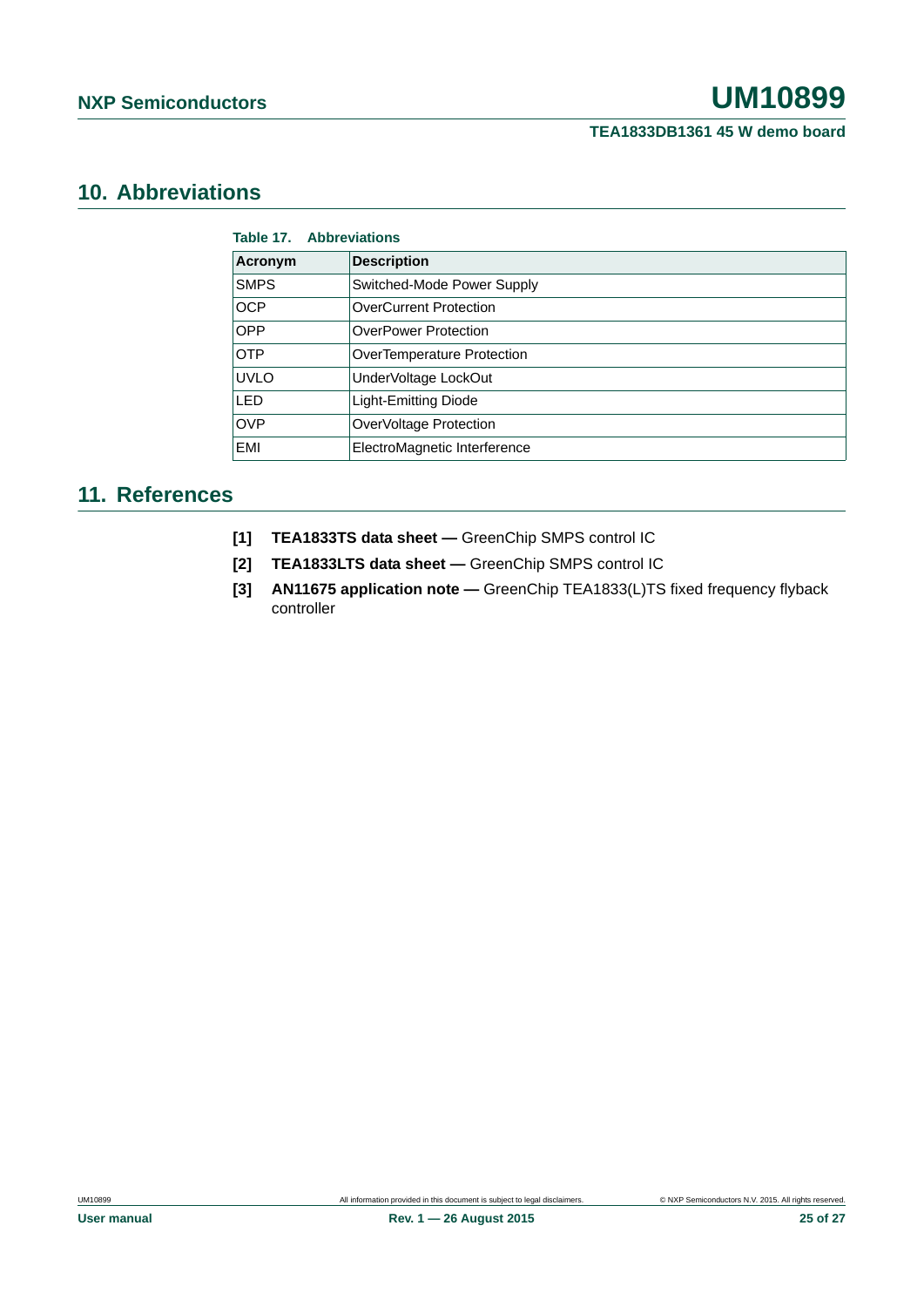#### **TEA1833DB1361 45 W demo board**

# <span id="page-25-0"></span>**12. Legal information**

## <span id="page-25-1"></span>**12.1 Definitions**

**Draft —** The document is a draft version only. The content is still under internal review and subject to formal approval, which may result in modifications or additions. NXP Semiconductors does not give any representations or warranties as to the accuracy or completeness of information included herein and shall have no liability for the consequences of use of such information.

### <span id="page-25-2"></span>**12.2 Disclaimers**

**Limited warranty and liability —** Information in this document is believed to be accurate and reliable. However, NXP Semiconductors does not give any representations or warranties, expressed or implied, as to the accuracy or completeness of such information and shall have no liability for the consequences of use of such information. NXP Semiconductors takes no responsibility for the content in this document if provided by an information source outside of NXP Semiconductors.

In no event shall NXP Semiconductors be liable for any indirect, incidental, punitive, special or consequential damages (including - without limitation - lost profits, lost savings, business interruption, costs related to the removal or replacement of any products or rework charges) whether or not such damages are based on tort (including negligence), warranty, breach of contract or any other legal theory.

Notwithstanding any damages that customer might incur for any reason whatsoever, NXP Semiconductors' aggregate and cumulative liability towards customer for the products described herein shall be limited in accordance with the *Terms and conditions of commercial sale* of NXP Semiconductors.

**Right to make changes —** NXP Semiconductors reserves the right to make changes to information published in this document, including without limitation specifications and product descriptions, at any time and without notice. This document supersedes and replaces all information supplied prior to the publication hereof.

**Suitability for use —** NXP Semiconductors products are not designed, authorized or warranted to be suitable for use in life support, life-critical or safety-critical systems or equipment, nor in applications where failure or malfunction of an NXP Semiconductors product can reasonably be expected to result in personal injury, death or severe property or environmental damage. NXP Semiconductors and its suppliers accept no liability for inclusion and/or use of NXP Semiconductors products in such equipment or applications and therefore such inclusion and/or use is at the customer's own risk.

**Applications —** Applications that are described herein for any of these products are for illustrative purposes only. NXP Semiconductors makes no representation or warranty that such applications will be suitable for the specified use without further testing or modification.

Customers are responsible for the design and operation of their applications and products using NXP Semiconductors products, and NXP Semiconductors accepts no liability for any assistance with applications or customer product design. It is customer's sole responsibility to determine whether the NXP Semiconductors product is suitable and fit for the customer's applications and products planned, as well as for the planned application and use of customer's third party customer(s). Customers should provide appropriate design and operating safeguards to minimize the risks associated with their applications and products.

NXP Semiconductors does not accept any liability related to any default, damage, costs or problem which is based on any weakness or default in the customer's applications or products, or the application or use by customer's third party customer(s). Customer is responsible for doing all necessary testing for the customer's applications and products using NXP Semiconductors products in order to avoid a default of the applications and the products or of the application or use by customer's third party customer(s). NXP does not accept any liability in this respect.

**Export control —** This document as well as the item(s) described herein may be subject to export control regulations. Export might require a prior authorization from competent authorities.

**Evaluation products —** This product is provided on an "as is" and "with all faults" basis for evaluation purposes only. NXP Semiconductors, its affiliates and their suppliers expressly disclaim all warranties, whether express, implied or statutory, including but not limited to the implied warranties of non-infringement, merchantability and fitness for a particular purpose. The entire risk as to the quality, or arising out of the use or performance, of this product remains with customer.

In no event shall NXP Semiconductors, its affiliates or their suppliers be liable to customer for any special, indirect, consequential, punitive or incidental damages (including without limitation damages for loss of business, business interruption, loss of use, loss of data or information, and the like) arising out the use of or inability to use the product, whether or not based on tort (including negligence), strict liability, breach of contract, breach of warranty or any other theory, even if advised of the possibility of such damages.

Notwithstanding any damages that customer might incur for any reason whatsoever (including without limitation, all damages referenced above and all direct or general damages), the entire liability of NXP Semiconductors, its affiliates and their suppliers and customer's exclusive remedy for all of the foregoing shall be limited to actual damages incurred by customer based on reasonable reliance up to the greater of the amount actually paid by customer for the product or five dollars (US\$5.00). The foregoing limitations, exclusions and disclaimers shall apply to the maximum extent permitted by applicable law, even if any remedy fails of its essential purpose.

**Safety of high-voltage evaluation products —** The non-insulated high voltages that are present when operating this product, constitute a risk of electric shock, personal injury, death and/or ignition of fire. This product is intended for evaluation purposes only. It shall be operated in a designated test area by personnel that is qualified according to local requirements and labor laws to work with non-insulated mains voltages and high-voltage circuits.

The product does not comply with IEC 60950 based national or regional safety standards. NXP Semiconductors does not accept any liability for damages incurred due to inappropriate use of this product or related to non-insulated high voltages. Any use of this product is at customer's own risk and liability. The customer shall fully indemnify and hold harmless NXP Semiconductors from any liability, damages and claims resulting from the use of the product.

**Translations —** A non-English (translated) version of a document is for reference only. The English version shall prevail in case of any discrepancy between the translated and English versions.

### <span id="page-25-3"></span>**12.3 Trademarks**

Notice: All referenced brands, product names, service names and trademarks are the property of their respective owners.

**GreenChip —** is a trademark of NXP Semiconductors N.V.